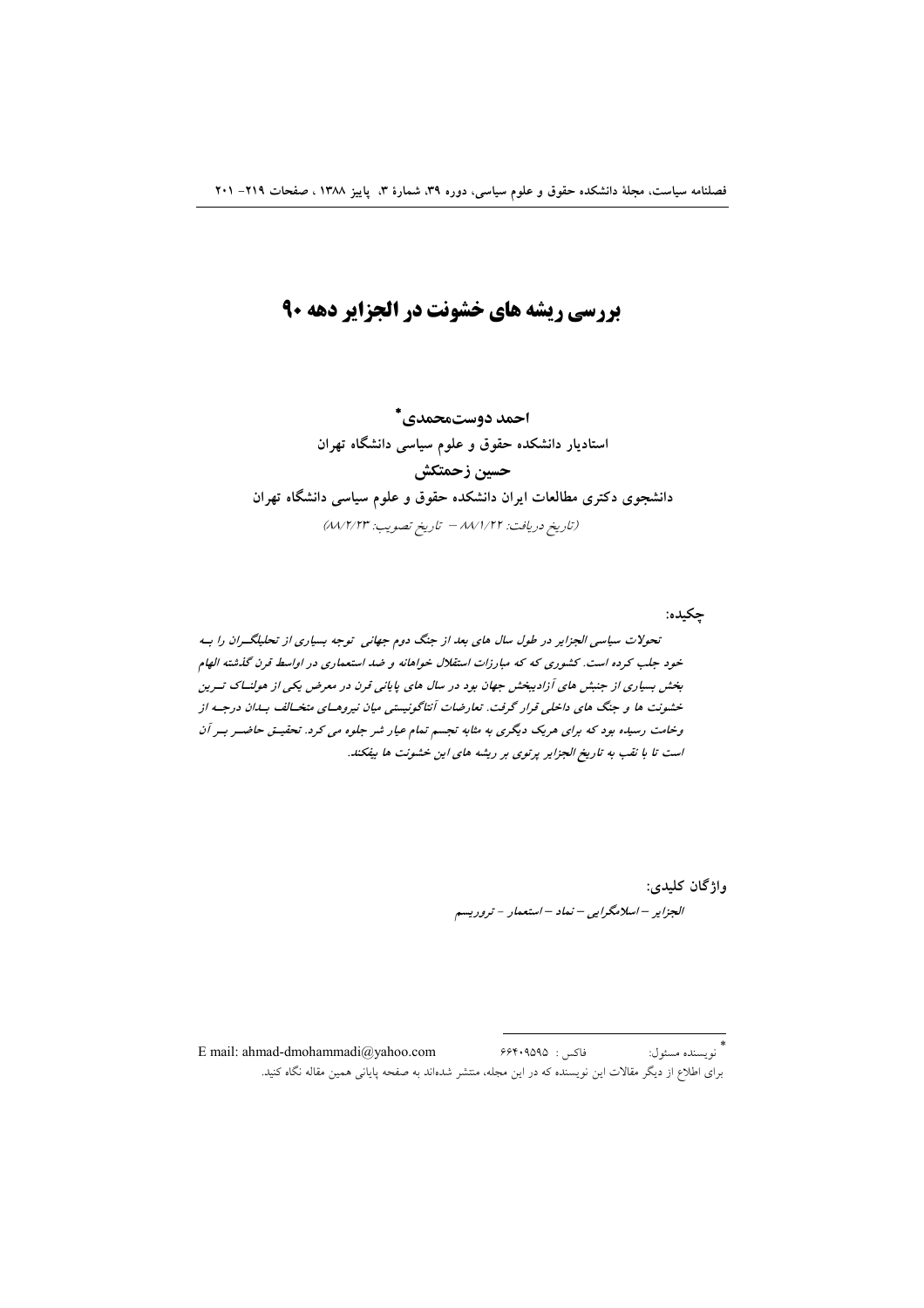#### مقدمه

گفتمانها، ارزشها و سنگرهایی که گروههـای متعـارض الجزایــری در پــشت آن موضـع گرفته و یـا بـه دفـاع از آن مـی پردازنـد حکایـت از نـوعی پیوسـتار تـاریخی دارد کـه حـول دوگانههای متقابلی چون سنت و تجدد، عروبیت و فرانسه مآبی، اسـلام و کفـر ترسـیم کننـده مرزهای نظام سیاسی میان حاکمیت و اپوزیسیون در گستره زمانی نزدیـک بـه یـک قــرن بــوده است. در این ساختار فرهنگی جریان ناسیونال میلیتاریست حاکم پسا استعماری درون بافت نظام معنایی جامعه به عنـوان وارث دسـتگاه اسـتعماری و حامـل سـنت هـا و ارزش هـای آن بازنمایی می گردد. نکته قابل توجه این است که چــه در دوران اسـتعمار و چــه در دور جدیــد مناقشات سیاسی در الجزایر، تضاد میان نیروهای درگیر تمامی حـوزه هـای فرهنگـی، مـذهبی اقتصادی و سیاسی را در برمی گیرد؛ به نحوی که هـیچ فـصل مـشترکی میـان نیروهـای درگیـر بوجود نیامده و تمامی شکافهای مزبور در یک امتداد فعال گشته و به نوبـه خـود یکــدیگر را تقویت می نمایند. در چنین فضایی تمام عناصر اجتماعی و یا حتی طبیعی و غیـر اجتمـاعی از این استعداد بطور بالقوه برخوردار می باشند که وجه سیاسی یافتـه و در منازعـات موجـود بـه سلاح و ملاط طرفین درگیری بدل گردند. در این میان بـا توجـه بـه نقـش اساسـی مناسـبات اجتماعی و فرهنگی دوران استعمار در مشروط نمودن و شکل بخشیدن به تعارضات معاصر در این جامعه بررسی آنها ضروری می باشد. مسئله کانونی پژوهش حاضر را تحلیـل زمینــه هــای خشونتهای سیاسی الجزایر در دهه ۹۰ تشکیل می دهد.

## نقش مناسبات حاکم دوران استعماری در شکل یابی تعارضات معاصر

همانگونه که اشاره رفت هر تحلیلی از تعارضات میان نیروهای سیاسی در جامعــه الجزایــر در دوران معاصر نمی تواند نقش تعیین کننده استعمار در ترسیم مرزهای سیاسی در این کشور را نادیده بگیرد. این مرزها نه تنها در ارتباط با نهادهای سیاسی، اداری و امنیتی استعمار شکل گرفته بلکه با فرهنگ، زبان، مذهب و حتی شمایل و نشانه هــای اســتعمارگران نیــز ســرو کــار داشت و از رهگذر آن صف بندی نیروها در جبهه خودی و دشمن روشن می گشت .

در این روند ،ایدئولوژیک شدن و به تبع آن بار سیاسی یافتن بسیاری از نمادهـا و اشـیاء و اعمال در جریان کشمکش های سیاسی صورت تحقق به خود می گرفت. در این میـان یکـی از مهم ترین زمینه ها که مبارزه اجتماعی در آن تبلور می یافت، شیوهٔ مصرف و نوع پوشش بـود. به قول فانون شیوه یوشاک، سنن یوشش و زیور اَلات که درجامعهای مرسوم است اساسی ترین و مشخص ترین شکل و فرم یک جامعه است که بلافاصله به چشم مـی خــورد . از روی طــرز لباس پوشیدن جامعه که به وسیله عکس ها و یا فیلمهای مستند ارائه می شود می توان در بـدو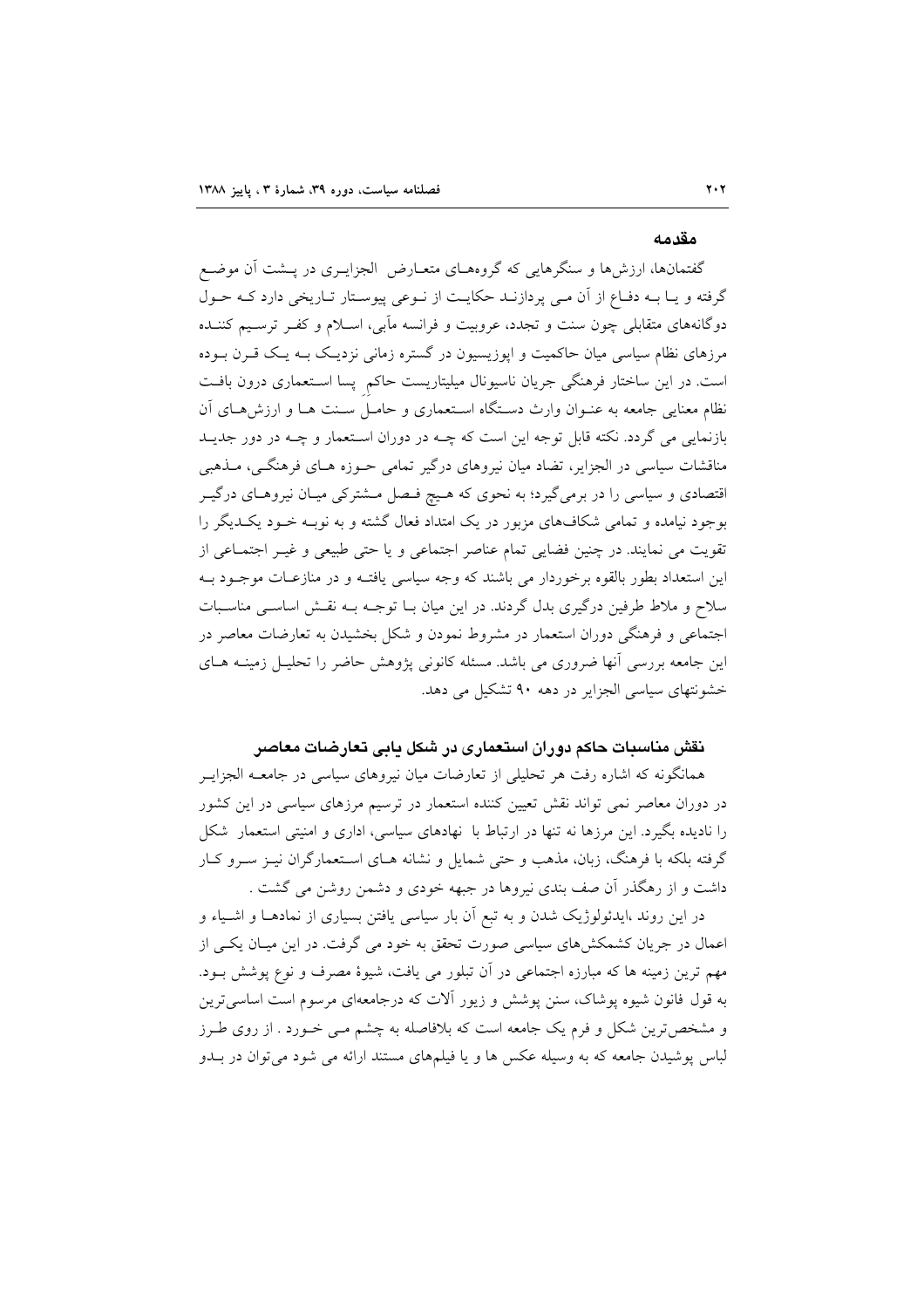امر نوع آن جامعه را شناخت (فانون،۱۳۶۱، ص۳۳) . به تبع سیاست های دوران استعمار لباس بیش از پیش کاربستهای طبیعی واولیهٔ خود را از دست داده و بـه نمـادی در مبـارزه میـان بـومی گرایی و غربگرایی تبدیل گشت . تا آن حد که ً مالک بن نبی یکی از شخصیت های تأثیرگـذار در جنبش اصلاح طلبی دینی در الجزایر و از بنیانگذاران جمعیت التبلیغ و الدعوه مـی نویـسد: «وقتی می گویند لباس، کشیش نمی سازد من عکس آن را باور دارم، چـرا کـه لبـاس بـه انـدازهٔ زیادی در ساختن فرد کشیش دخالت دارد زیرا لباس، روح خود را در پوشنده منعکس میکند. همچنین هنگامی که فردی لباس ریاضیدان را می پوشد، چنین میاندیشد کـه روح ریاضـی در بدنش نفوذ کرده است، گرچه از نظر ریاضی ضعیف باشد» (سحمرانی، ۱۳۶۹، ص۲۱۹) . هرچنــد مقصود غائی مالک بن نبی در اینجا نقش تعیین کنندهٔ پوشش در تمـدن اسـت امـا از قبـل آن می توان دریافت که نوع پوشش از چه جایگاه رفیعی در متن تعارضات ایــن جامعــه برخــوردار بوده است. شاید اگر در عبارت فوق بجای واژه ریاضیدان بگذاریم غربی و غـرب را جانــشین ریاضی نمائیم مسئله مورد نظر روشن تر گردد. در واقع در این شرایط لباس بـه دال مرتبــه دوم تبدیل می گردد ( آلن، ۱۳۸۵، ص۷۶). چرا که با وجود آنکه از خاصیت ذاتی و بنیادین که آن را در ارتباط با جریان، جنبش و یا فرهنگی خاص و در تعارض با فرهنگی دیگر قرار دهد برخوردار نيست، به دليل شرايط تاريخي – اجتماعي خاص از اين موقعيت برخوردار گرديده است .

ریشهٔ این امر که پوششی خاص به تراز سلاحی در مبارزه اجتماعی ارتقا می پابـد را بایـد در مــتن منازعــات موجــود در جامعـــه و تجربـــه اوليـــه اعــضاي آن جامعـــه جـــستجو كــرد. استعمارشوندگان در نخستین برخورد با استعمارگر او را در پوششی یافتند که بعدها به نمـادی از استعمار، غارتگری، تحقیر و..... تبدیل شـد. بنـابر ایــن در حقیقـت انزجـار از ایــن لبـاس انزجار و انتقاد از شرایط غیرانسانی تحمیل شده بر استعمارشدگان است ونـه کینـه نـسبت بـه پوششی خاص؛ اما بایست به این امر توجه داشت که بـا گذشـت زمـان شـاهد اسـتقلال ایـن احساسات از تجربهٔ متکی بر آن و تبدیل شدن آن به یک واقعیت مادی که از حیات مستقل از شرایط موجده اش برخوردار است، هستیم (حسروی ۱۳۸۳، ص۲۰۹) . به این ترتیب کـه بـا وجـود انقطاع از تجربه اولیهٔ مؤسس، نمادهای مزبور به حضور خود در عرصـه کشاکـشات اجتمـاعی ادامه ً مي دهند'. البته تقسيم جغرافيايي و مرزبندي مكاني در حوزهٔ اســكان اروپائيــان و مــردم بومی نیز به این احساس و نظام تداعی دامن میزد. این گونه در اذهان جا افتاده بود که دنیای جامعه مستعمره دنیایی است که به دو قسمت تقسیم شده و این ًدو یک کل واحـد را تــشکیل نمی دهند و به سوی هماهنگی و وحدت نیز پیش نمـی رونـد. شـهر کولـون شـهری اسـت بـا

۱. ناگفته نماند که دربسیاری از مواقع لباس حسب موقعیت از نقشی استراتژیک در مبارزه برخوردار میگردد که فانون تحلیل مفصلی پیرامون اّن دارد. ر.ک فرانتس فانون، بررسی جامعه شناسی یک انقلاب یا سال پنجم انقلاب الجزایر، فصل اول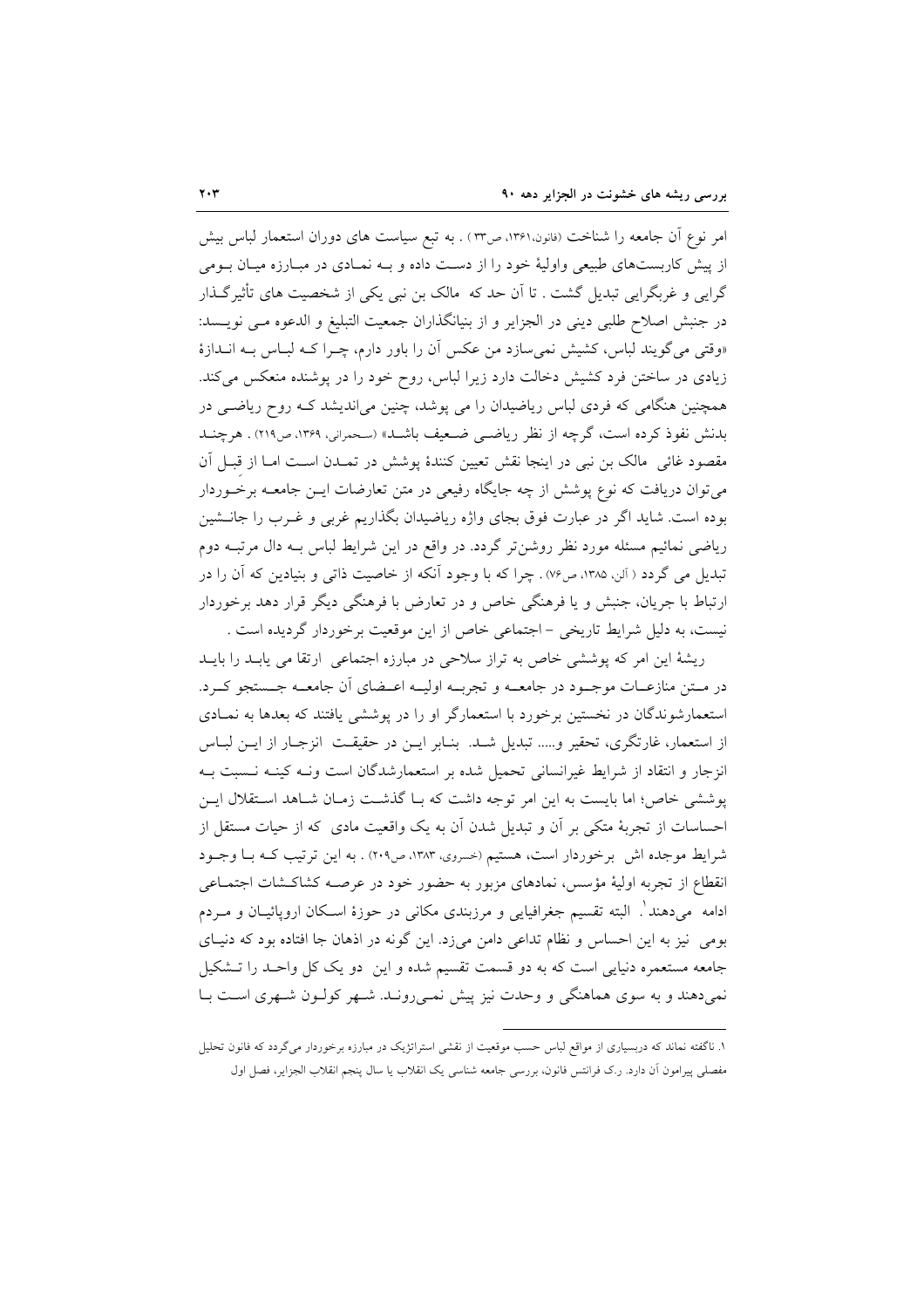ساختمان های مستحکم که از سنگ و آهن بنا شده است. غرق نور است و کوچهها و خیابــان-هایش آسفالت شده است. شهر کولون شهری سیر است. شهر سفیدها شهر خارجی هـا. امـا در نقطه مقابل آن شهر استعمارزده وجود دارد. شهری بی نـور، گرسـنه، بـا کوچــه هـای تنـگ و تاریک و خیابانهای کثیف و مردمانی گرسنه و بی نان. برخلاف شهر کولون که مردم کفـش بـه یا دارند در اینجا مردم یا برهنه راه می روند. شهر استعمارزده شهر بومیها و زنگیهاست. ایــن دو دنيا از طريق منطقهٔ حائل و به وسيله مأمورين و ژاندارمها از هم جدا شده انــد (فـانون. ۱۳۵۸. صص٣٣و٣٣) . در چنین شرایطی است که طبیعی ترین امور مانند رنگ پوست، کفش و یـا حتـی شدت تلالؤ چراغها همانگونه که بارت و باختین بیان کردهاند، دلالتی ثانوی و ایدئولوژیک می بابلد (نک: آلن،١٣٨٥، صص ٧٤-٧۴).

فانون رسوب این اسطوره ایدئولوژیک جا خوش کرده در پس ذهـن اسـتعمارزده را ایــن گونه فرموله مي كند: ثروتمندند چون سـفيدند، سـفيدند چـون ثروتمندنـد (فـانون، ١٣٥٨، ص٣۴). سیاستهای آگاهانه دستگاه استعمار نیز به این ذهنیت دامن مـی زد . در دوران اسـتعمار تنهـا آنانی می توانستند از حقوق انسانی و شبه برابر با استعمارگران برخوردار شورند کـه آداب و رسوم و پوشش و زبان خود را وانهاده و به جامهٔ فرانسویان درآیند .

به نظر می آید با مدد از نظریه فیلسوف فرانسوی اتین بالیبار سیاستهای فرانسه در طـول سال های استعمار را می توان ذیل مفهوم "نژادگرایی فرهنگی" گنجانــد'. نژادگرایــی فرهنگــی دولت فرانسه موجب واکنش جامعه نسبت به نظامـات تحمیلـی گردیـد؛ بـه نحـوی کـه روی برتافتن از هنجارها و نرم های رسمی به مثابه ابزاری برای مقاومت در برابر استعمار قلمداد می گردید . مسئلهٔ بدیع این است که نقش سلبی و اثباتی فرهنگ غالب و رسـمی دوره اســتعماری در هويت بخشي بـه جريانــات رقيــب محــدود بــه دوران اســتعمار نبــوده و كــاركرد دلالتــي / ایدئولوژیک خود را در دوران پس از استقلال نیز حفظ کرد. با این تفاوت که این بار رژیـم حاکم جایگزین استعمار گشت و فرهنگ، زبان، پوشش و سبک زندگی ِ وابــستگان بــه حـزب حاکم یادآور و تداعی گر استعمارگران سابق و ایادی آنها شد .

از این رو بعدها هنگامی که مبارزه با نظام سیاسی الجزایـر وارد مرحلـهٔ قهـر آمیـز گردیـد بسیاری از اماکن و اشیائی که در طول این سال ها به عنوان مظاهر و نشانه های حاکمیت بانــد حاكم در زنجيره معنايي تثبيت شده بود و سـلطه، اختنـاق، تبعـيض، فاصـله ژرف اقتـصادي و

۱. بالیبار معتقد است که نژادگرایی متاخر بیش از آنکه بیولوژیک باشد از صبغه فرهنگی بر خوردار است. و برخلاف گذشـته خط مقسّم دیگر رنگ پوست نیست بلکه تمایزات فرهنگی و اختلافات طبقاتی است که محور این نوع راسیــسم قــرار گرفتــه است.نک:

Étienne Balibar, Race, Nation, Class, Translated by C. Turner, (Verso, 1991), pp.206-209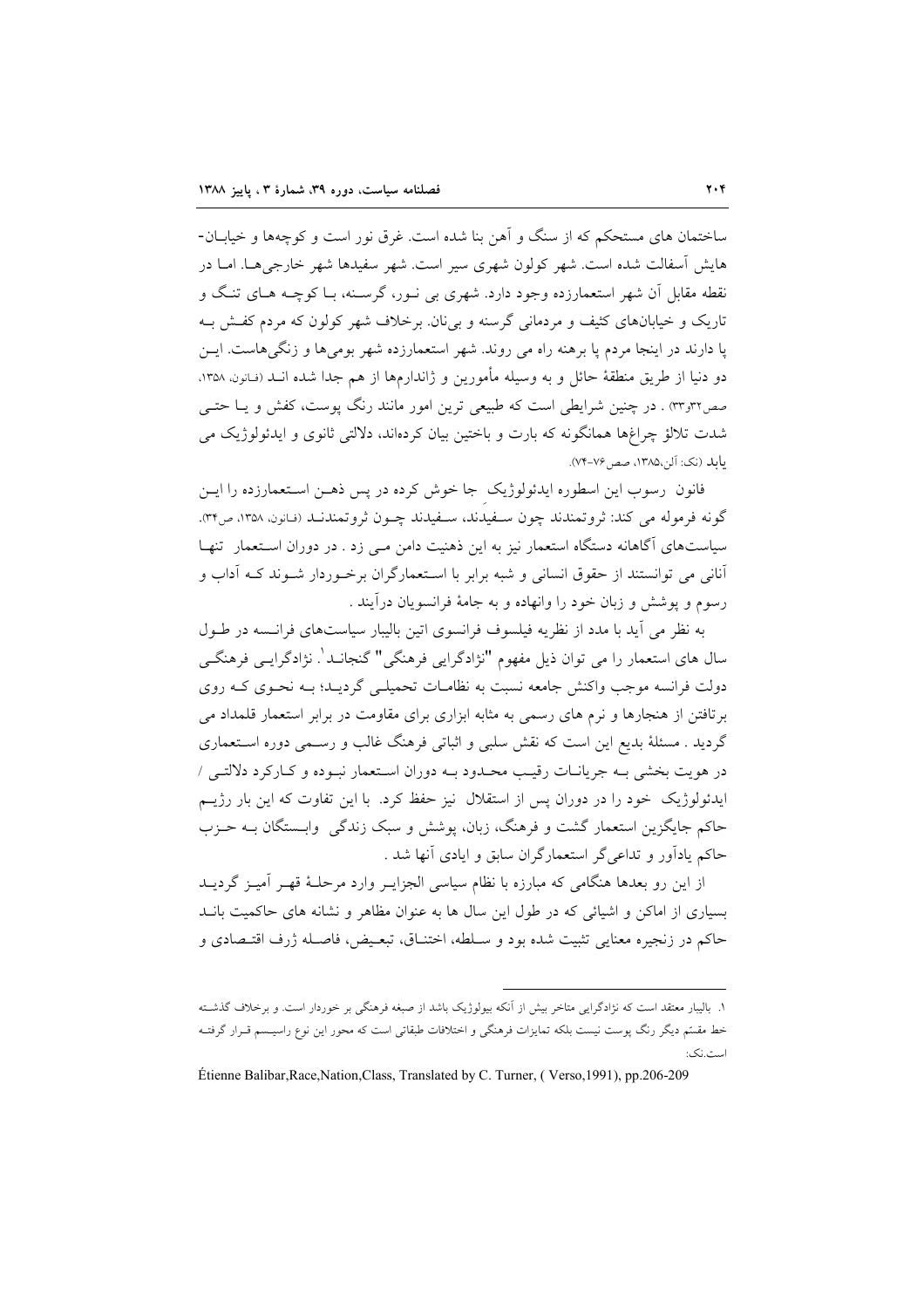تحقیر اجتماعی را به ذهن متبادر می ساخت مورد تعرض جنبش های مخالف قرار گرفت. در این میان برخی تحلیلگران و مفسران با رویکردی ذاتگرایانه انزجار مبارزین از ایــن امــاکن و اشباء را به عنوان نشانه خصومت آنها با تمدن و اشکال تکامل یافتهٔ زندگی ارزیـابی کــرده و از موقعیت سمبلیک و استعاری این اشباء و اماکن در بافتار کشاکشات اجتماعی در جامعه الجزایر غفلت مي نمايند.

## زمينه هاي اقتصادي تعارضات اجتماعي

در حوزهٔ عینی تر اجتماعی و اقتصادی در تاریخ الجزایر پس از استقلال ، وضعیت معیـشتی تودههای روستایی شاید یکی از تعیین کننده ترین و سرنوشت سازترین مسائل بوده باشد. چرا که با توجه به ساختار عمیقاً روستایی الجزایر و توسـعه نیـافتگی و فقـر مفـرط حـاکم بـر روستاها این مقوله به کانون منازعات و صف بندیهای سیاسی در جامعه الجزایر بـدل گـشت. برای درک عمیقتر این امر و نقش آن در ساختار اجتماعی و سیاسـی الجزایـر بــه ناچـار بایــد شرحی از نظام کشاورزی و بافت روستایی الجزایر در سال هـای اسـتعمار و پـس از آن ارائـه دهيم .

## نظام کشاورزی در دوران استعمار

سیاستهای فرانسه در دوران استعمار وسیعاً بـر تغییـر بافـت ارضـی و جمعیتـی الجزایـر استوار گشته بود. استعمارگران بنا به موقعیت از روش هایی چون ضبط زمـینهـای موقوفـه، خالصه حکومتی و اراضـی مــشاع قبایــل بــه منظــور تملــک مــزارع و مراتــع مــردم الجزایــر و سکنی گزینی کولونهای فرانسوی بجای سکنه بومی استفاده میکردند. نقطه اوج ایـن سیاسـت استعماری را بایست در فرمان موسوم به"سنا" در سـال ۱۸۶۳ جـست کـه بـه هـدف محـدود ساختن قلمرو قبائل و تجزیهٔ آنها صادر گردید. این شرایط به نابودی و ورشکستگی بسیاری از گروههای جمعیتی انجامید. زندگی مردم بالاخص در روستاها به وخامت و بی آتیگی بیــشتری می گرائید (آزرون ، بی تا، صص۲-۷۱ ) که نقطه اوج خود را در قحطی گسترده سال ۱۸۶۷ که شـیوع بیماریهای واگیردار آن را تشدید نمود، نشان داد ( فره مـو، ۱۳۸۱، ص۹۸). ایـن وضـعیت تـا پایـان دوره استعمار ادامه داشت. برای فهم شرایط معیشتی این مردم اشاره به پژوهشهای پیربوردیــو مفید است. پیر بوردیو جامعهشناس شهیر فرانسوی که به مطالعات مردم شناسی در میان بادیــه-نشینان الجزایر دردهه ۶۰ مشغول بود در نوشتههای خود به این نکته اشاره دارد که حیات ایس مردم در یک بی زمانی وسکون تاریخی می گذرد، بدین نحو مفاهیمی نظیر گذشته و آینـده آن-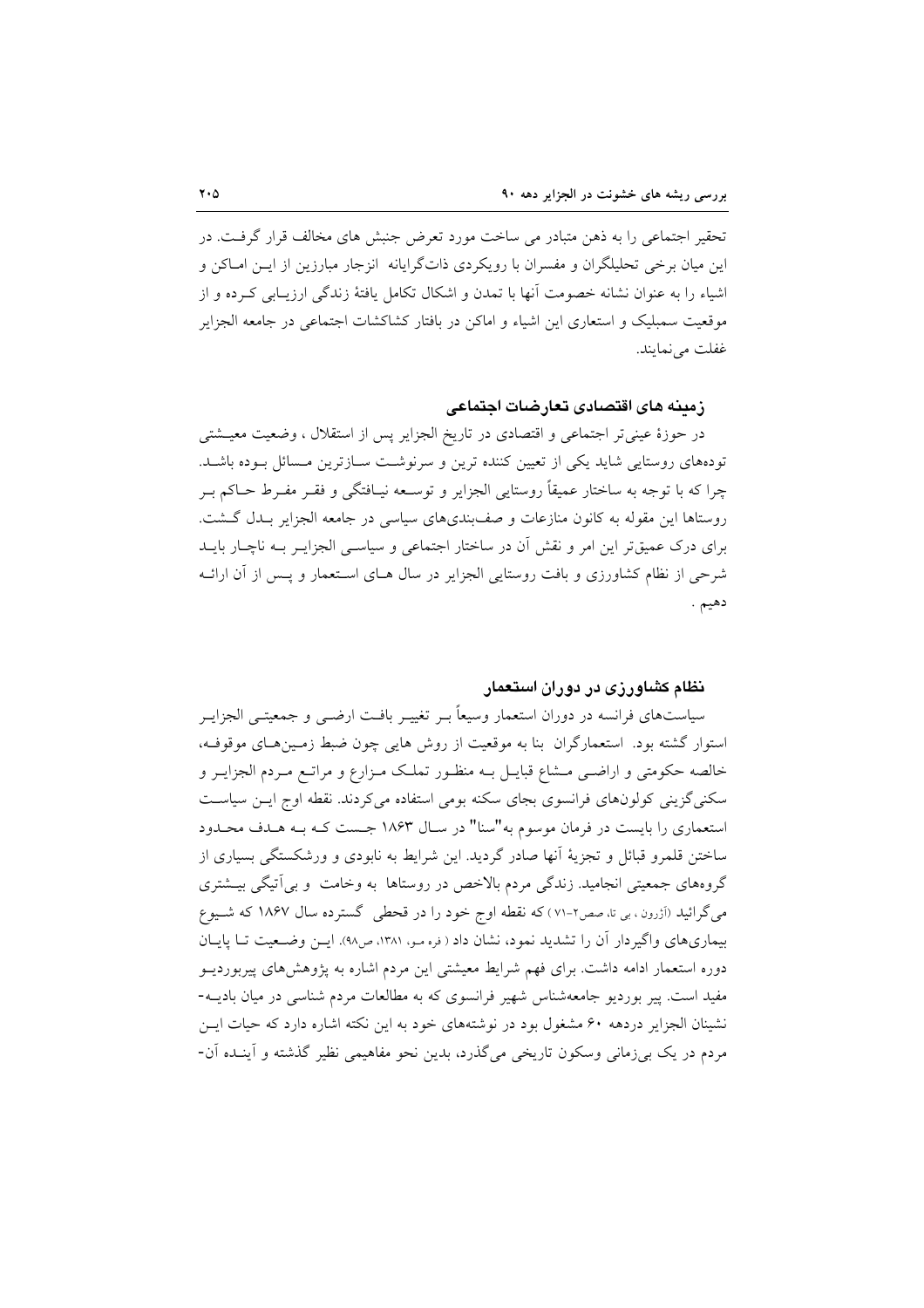گونه که در جامعهٔ شهری موجود است در فرهنگ این مردم حضور ندارد. (جنکینز، ۱۳۸۵، صص ۹-۵۵) چرا که بی افقی و عدم امکان ترسیم آتیه ای متفاوت بــا اکنــون، وجــود فــردا را بــه عنــوان جایگاهی برای تحق آمال و دیروز را برای مقایــــه بــا وضـعیت فعلــی و ارزیــابی پیــشرفت و يسرفت بيھو ده مي گر داند.

#### نظام کشاورزی پس از استعمار

با فرا رسیدن دوران استقلال کشاورزان الجزائری املاک مزرعهداران درحال گریز فرانسوی را تصرف کردند و آن را طبق ابتکار خود اداره نمودند. این کار باعث ایجاد یک بخش عمومی بزرگ بنام مزارع عمومی خودگردان گردید (کارن فایفر ، ۱۳۶۱ ، ص ۳۱۶ .

در طول سال های مبارزه یکی از مهمترین وعده هـای جبهــه آزادیــبخش تغییــر مناســبات حاکم در روستاها و بخش کشاورزی می بود. از آنجا که بخشی بزرگ از زمـینهـای مرغـوب کشاورزی در اختیار اقلیت فرانسوی بود و روستاییان الجزایری علیالعموم بـه عنـوان رعایـای كولونها از موقعيت نامساعدي برخوردار بودند، طبيعي مي نمود كه خواست تغيير اين مناسبات استثماری در صدر مطالبات مـردم در فـردای اسـتقلال قـرار گیـرد و بـه کـانون مـشاجرات و اختلافات میان جریانات مختلف سیاسی بدل شود. حکومت بن بلا نیـز از فرصـت بـه دسـت آمده حداکثر استفاده را نموده و نظام خودگردانی را به عنوان نماد پیـروزی و نتیجـهٔ مبـارزات ضداستعماری مردم قلمداد نمـود. از ایـن٫رو نظـام خـودگردانی از بـار تبلیغـاتی ایـدئولوژیکی ویژهای برای رژیم برخوردار گشت تا آنجا که آن را طلیعهٔ جامعهٔ سوسیالیـستی در الجزایــر بــه شمار میآورد. در این مقطع بر این امر تأکید میگردید که انقلاب الجزایر توسط روسـتاییان و برای تصاحب مجدد زمینهای غصب شده از سوی فرانسویان صورت گرفته است. در واقع اما تنها به سلب مالکیت از فرانسویان به عنوان ویترینسی بـرای عرضـهٔ تغییـرات در دوران پـس از استقلال اکتفا گردید. با وجود همهٔ دعاوی تبلیغاتی دستگاه های ایـدئولوژیک دولـت در مـورد خود گردانی کارگری، صـنعتی شـدن و سوسیالیـسم، تغییـر واقعـی در زنـدگی مـردم عـادی غیروابسته به جریان حاکم حادث نگردید. دو دلیل عمده برای این فاصـلهٔ ژرف میـان شــعار و واقعیت را می توان برشمرد. اول اینکه دولت طرحهای توسعهٔ مشخصی را کـه متـضمن ایجـاد کار و توزیع عادلانهتر کالاها و درآمدها باشد، در دستور کار نداشت و دلیل دوم و مهمتر اینکه دولتمردان الجزایری از پذیرش قشربندی اجتماعی و تعارض منافع میان تکنوکراتهای تبازه به دوران رسیده و سیستم بورکراسی میراث استعمار از یکسو و تودههای محـروم روسـتایی و شهری از سوی دیگر و تفاوتهای فاحش در سطح و شیوهٔ زندگی طبقات مختلـف جامعـه از طريق به پيش كشيدن اسطورهٔ وحدت ملت الجزاير طفره مي رفتند (كارن فارسون، ص١٧۶). بــاري،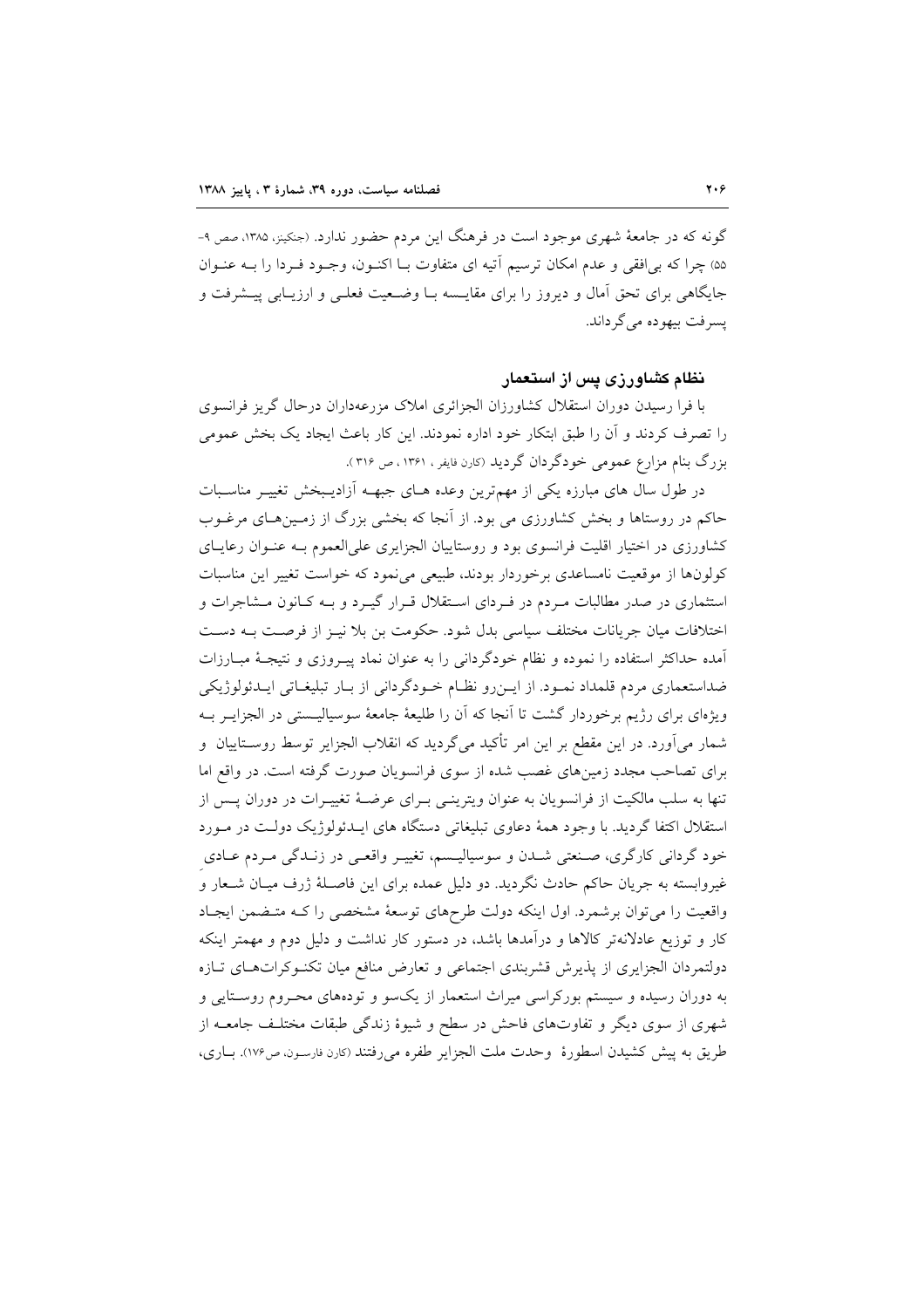نابسامانی ها و معضلات روستائیان که خود را به شکل مهـاجرت گــسترده بــه شــهرها آشــکار می ساخت و به دلیل فقدان کار و مسکن برای اینان می توانست تبعات سیاستی و امنیتبی بـرای سیستم به دنبال داشته باشد زنگ خطر را برای برخی از اعضای هیئت حاکمه به صـدا درآورد. به علت عمق بحران دیگر نمی شد آن را مورد انکار قرار داد. هیئت حاکمه الجزایـر النهایــه بــه این جمعبندی رسیدند که راهحل این مسائل در اجـرای یـک برنامـهٔ اصـلاحات ارضـی نهفتـه است. به همین علت در نوامبر ۱۹۷۱ منـشور انقــلاب ارضــی صــادر گردیــد. در ایــن ســند بــر نوگرائی فنی، افزایش تولید، بهبود وضعیت تولید مواد غذائی، و گسترش بازار داخلی از طریـق جذب نیروی بیکار و دارای اشتغال نـاقص روسـتائی کـه دهقانــان را در اقتــصاد ملــی ادغــام می نماید، تأکید شده بود. همین طور یکی دیگر از هدفهای برنامه فوق، ادغام سیاسـی واداری جمعیت روستائی در درون ساخت بوروکراتیک کشور از طریق سازمان دادن ایـشان در داخـل شهرکها بود (پیشین، ص ۱۸۳).

هدف منشور از نظر اجتماعی، بهبود وضع زندگی مردم روستاها از طریق سـاختن مـسکن كافي، فراهم نمودن تسهيلات بهداشتي و مرتبط سـاختن ايـن اجتماعـات روسـتائي بـه شـبكه ارتباطی مدرن کشور، اعلام گردید. همچنان که آشکار است ایستار منشور بر برخورد تکنیکـی واکونومیستی با مشکلات روستائیان استوار است. از این٫و، معضلات ساختاری تاریخاً رسوب يافته در نظام روابط اجتماعي روستاها و زخمهاي التيام نيافتهٔ دوران استعمار را به نقايص فنـي همچون کمبود تراکتور یا عدم تجمیع یا آمایش زمین " تقلیل داده و از نارسـایی۵ـای بنیـادین چون اختلافات فاحش فرهنگی و اقتصادی میان شهر و روستا و نقش زالوصـفتانهٔ بوروکراسـی دولتی و حزبی در نظام اقتصادی روستاها به عنوان اشرافیت جدیـد چـشمپوشـی مـیکرد. بـا وجود عدم اراده به تغییرات جدی و زیربنایی، اصلاحات ارضی نقش حیـاتی و تعیـینکننـدهٔ خود را در صفحه شطرنج رقابتهای سیاسی جامعه الجزایر ایفا می کـرد تـا آنجـا کـه بومـدین رییس جمهور وقت برای تهدید مخالفین داخلی تا مـدتهـا از اصـلاحات ارضـی بـه عنـوان حربهای براً استفاده می نمود. او با اظهار اینکه بوروکراسی حاصـل دسـترنج مـردم را مـی۵کـد اعلام نمود که در صورت لزوم ساکنان روستاها را برخواهد انگیخت که با محاصرهٔ شـهرها بـه سرنگونی بوروکراسی چپاولگر بپردازند (پیشین ، ص۸۹). پرواضح ً است چنین اظهاراتی با عطـف توجه به وابستگی بوروکراسی به شخص بومدین و اطرافیانش حتی اگر بخواهیم دقیقتر بگوئیم ابتنای دولت بومدین برآن؛ صرفاً مانوری تبلیغاتی، و نمایشی از جدیت و اقتدار بوده است. در این میان اصلاحات ارضی بـه عنـوان بزرگتـرین گـام بـه سـوی سوسیالیـسم الجزایـری تلقـی می گردید. در اینجا بایـد خـاطر نـشان سـاخت در واقـع در كـشورى چـون الجزایـر ماهیـت سوسیالیستی اقتـصاد بـیش از هـر چیـز حکایـت از دخالـت و نفـوذ بـیش از پـیش دولـت و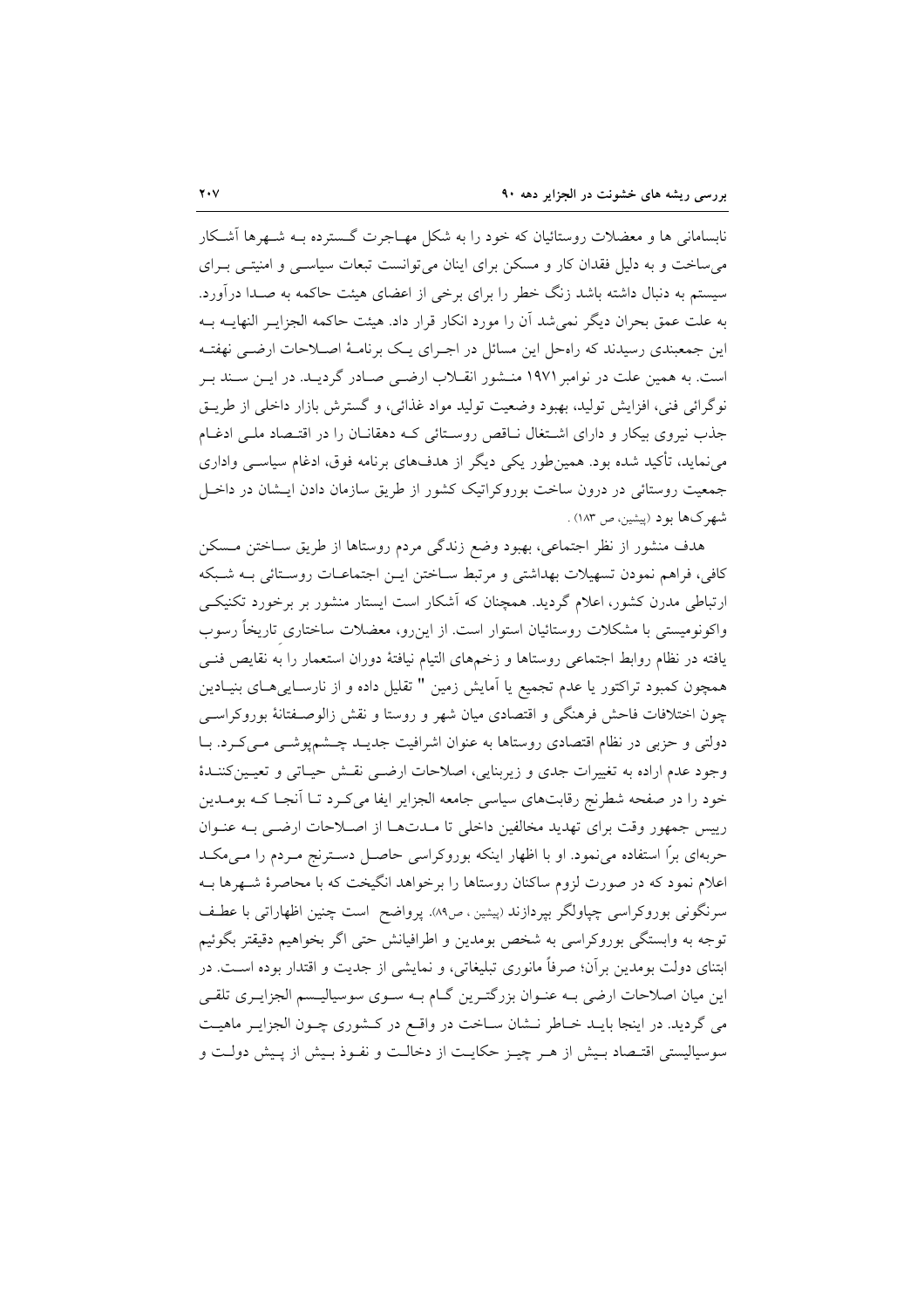بوروکراسی دیوانسالار در حیات روزمرهٔ اقتصادی و معیشتی جامعه دارد. بـدین نحـو کـه بـه تدریج دولت به بزرگترین مالک و کارفرما تبدیل می گردد و به بلعیدن ثـروتهـای عمــومی و تنگتر کردن فضای جامعــه مــدنی مــیپــردازد. در واقــع سیاســت ملــی کــردن و سوسیالیــسم الجزایری اسم مستعاری برای سیستم سـرمایهداری دولتـی بـود کـه در آن نفـع بـران واقعـی کارگزاران حکومتی و ابواب جمعی الیت سیاسی/نظـامی حـاکم بودنـد کـه متـدرجاً توانــستند موقعیت خود را به عنوان قشری برگزیـده در جامعـهٔ الجزایـر تثبیـت کننـد. دفـاع سرسـختانه حكومت الجزاير از سوسياليسم در آن مقطع و لحاظ آن به عنوان جزءمهمي از سـاختار هــويتي ايدئولوژيک حکومت الجزاير شايد بيش از هر چيز ضامن تفوق اين گروه بر اقتـصاد و جامعـهٔ الجزایر بود. احتمالاً بوروکراسی حاکم تصور میکرد که در یک اقتصاد رقابتی بخشی وسـیع از امتیازاتش را از دست خواهد داد و از رانتهای مختلف محروم خواهد گشت. از سـوی دیگـر این هراس نیز وجود داشت که در یک اقتصاد مسرمایهداری متعارف و استاندارد این احتمـال وجود دارد كه تكثر مراكز قـدرت اقتـصادي النهايـه منـتج بـه تخـديش در قـدرت مطلقـه و یکهسالار دولت گردد. در حالی که در سیستم اقتصادی موجود موسوم به سوسیالیسم الجزایری دولت با در اختیار داشتن کنترل تقریبا همهٔ کارخانجات بزرگ، مزارع خـودگردانی و همچنـین منابع فسیلی به قدرتی بلامعارض تبدیل گشت که احدی قادر به چالش گرفتن سلطهٔ آن نبود.

## خصلت اجتماعي نخبكان سياسي

یکی از پرسش،هایی که در اینجا می تواند از امکان طرح برخـوردار باشـلـد چرایـی خیانـت نخبگان حاکم به آمال و اعتماد مردم به ایشان است. چرا رهبران مبارزه ضد استعماری پــس از استقلال به سود جويان و فرصت طلباني كه به اصلاح امـور جامعـه بـي توجهنـد تغييرماهيـت دادند؟ به نظر می اَید بیش از هر چیز باید پاسخ را در چیستی و ماهیـت اجتمــاعی و فرهنگــی اين نخبگان جستجو كرد. اينان كه نوعاً اقــشار برگزيــدهٔ جامعــهٔ مــستعمره بودنــد و رهبــرى و سیادت مبارزهٔ ضد استعماری را نیز بـر عهـده داشــتند از ســاختار روانــی فرهنگــی پیچیــده و متناقضی بر خوردار بودند که این خود ناشی از موقعیت خاص و در هم تافتهٔ آن هـا در بافـت جامعهٔ استعماری بود. این افراد از یک سو به لطف مزایـایی کـه از قبـل نهادهـای اسـتعماری نصیبشان گشته بود، موفق شده بوده اند که مدارج علمی را در دانشگاههای کـشور متــرو پــول طی کنند و به مناصب اداری و یا پستهای دانـشگاهی در کـشور خـود و حتـی در مترویـول دست یابند. از این رو از موقعیت مناسبتری نسبت به هم میهنـان خـویش برخـوردار بودنـد؛ چرا که هم به زبان بیگانه که منبع تشخص محسوب می گشت مـسلط بودنــد و هــم از دانــش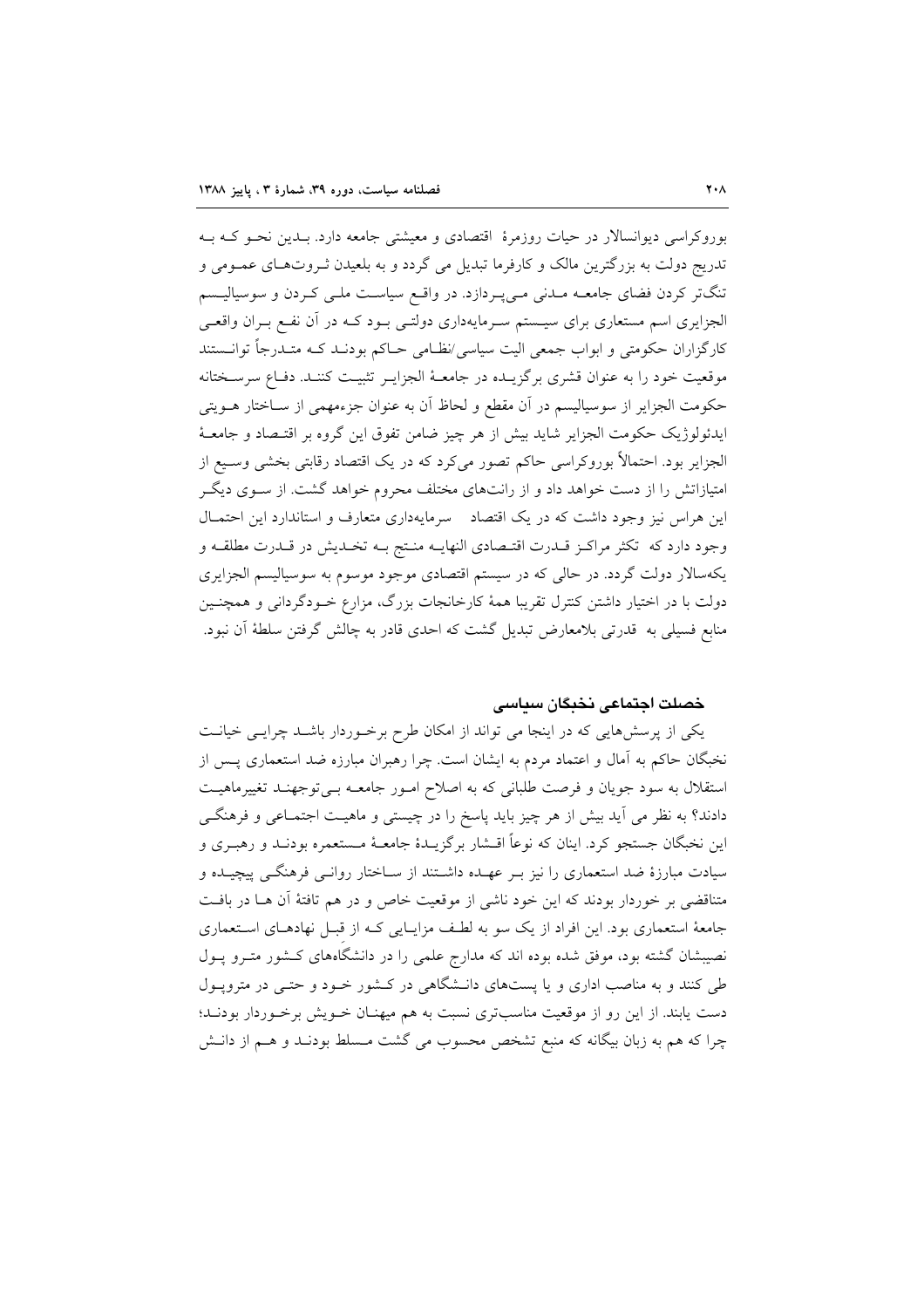نامهای مورد تائید ارگان های رسمی که جواز اشتغال آن ها در مشاغل پرپرسـتیژ و درآمــدزا را فراهم می کرد برخوردار بودند. اینان در میان مردمان خویش نمایندهٔ بـومی طـرز فکـر و شـیوهٔ زندگی استعمار گران بودند. این ایستار صرفا متعلق به مردم نبود بلکه خود این اقلیت نیـز در این طرز تصور با جامعه شریک بوده و به خاطر در اختیار داشتن برخی موقعیت هـا خـود را متمایز و برتر از مردمان بومی و هم ردهٔ اروپائیان می پنداشتند و سـودای آن در سرداشـتند کـه با پیشروی در محاکات اطوار اروپایی ونفی موجودیـت بـومی عنقریـب بـه جزئـی از جامعـهٔ استعمار گر ىدل گردند.

اظهارات فرحت عباس یکی از شخصیت های اصلی سیاسی الجزایر پیش از استقلال و از رهبران بعدی جنبش استقلال طلبانه که در سال ۱۹۵۸ نخست وزیر دولت موقت الجزایر شد، در سال ۱۹۳۶ به خوبی مبین ذهنیت حاکم بر ایــن دسـته از روشــنفکران کــه در آن مقطــع از سیاست یکسانسازی فرهنگی، سیاسی، حقوقی دفاع می کردند، می باشد. «اگر هر آینه من ملت الجزایر را کشف کرده بودم خود ناسیونالیست می شدم و از اینکه یک ناسیونالیست الجزایـری باشم احساس شرمساری نمی کردم .....ولی چنین چیزی نیافتم. به کتابهای تاریخ، تاریخ کهن و تاریخ معاصر مراجعه کردم شما نمی توانید چیزی را در هوا بنا کنید، ما خیالات بیهودهمان را بطور قطع برای همیشه به کنار گذارده ایم تا آینده خـود را بـا آنچـه فرانـسویان در کـشورمان انجام می دهند هماهنگ و منطبق سازیم. بر روی این خاک که یکصد سال متعلق به فرانسویان بوده، شش میلیون مسلمان زندگی میکنند. اینان در کلبه های محققر زندگی میکننـد. بـا پـای برهنه راه می روند، بدون پوشاک و غالباً بدون قوت لایموت روزگار می گذارنند از چنین تـوده عظیم گرسنه ما یک جامعه نوین خـواهیم سـاخت. بـه آنـان مقـام و حیثیـت شایـسته انـسانی می بخشیم تا آنکه شایستگی داشتن نام یک فرانسوی را پیدا کنند» (والرشتین ، صص۷-۷۶). معذالک مانعی بزرگ بر سر راه تحقق این پندار وجود داشت و آن برخورد تبعیضآمیز اروپائیان با ایــن گروه از نخبگان بود. جامعهٔ اروپایی بومیان را حتـی اگـر متحلّـی بـه تمـام آداب، تــشریفات و رسوم متروپول میگشتند، به زبان مردم آن دیار سخن میگفتند و عالی ترین مـدارج تحـصیلی را طي مي كردند همچنان به عنوان وصلهٔ ناجور در جامعه تلقى مي كرد و اجـازهٔ حـل كامـل روشنفکران و تکنو کرات های بومی را در جامعهٔ متروپول نمی،داد. طبعاً روشنفکران بومی پس از آن که مشاهده نمودند که تقلاها و کوشش های آنها برای جذب در جامعهٔ متروپول بیهوده است موضع پیشین خود را تغییر داده و دست کم در مقابل استعمار بـر ارزش هـای بـومی و محلی تاکید کردند. در حقیقت در مرحلهٔ خاصی از مبارزه، روشنفکر بومی که تا چنـدی پـیش ثناگوی فرهنگ غربی و نمایندهٔ آن به شمار می رفت به ناگاه مفتون هر چیز کـه رنـگ و بــوی بومی دارد می شود وبه تحسین کوچکترین ویژگیهای زندگی بـومی مـیپـردازد. کفـش۹حای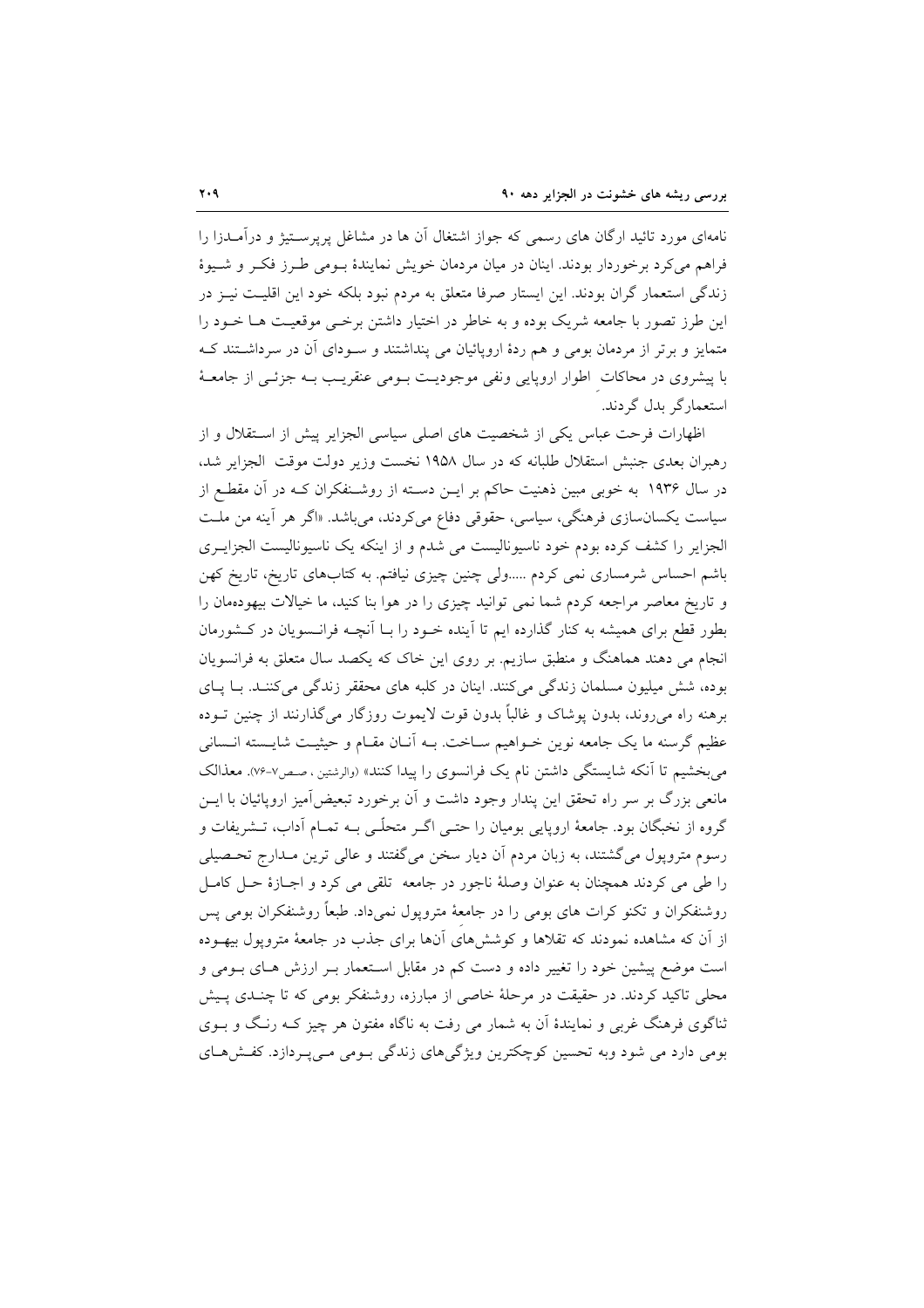خارجي كنار گذاشته مي شود و پايوش متداول بومي پوشيده مي شود. زبان استعمارگر به ناگIه گوشخراش می شود (فرانتس فانون ، ۱۳۵۸ ، ص۱۳۷). در این مرحلـه تأکیــد بــر هــر آنچــه اســت کــه موجبات تمایز از استعمار را فراهم آورد از زبان وپوشش گرفته تا رژیم غذایی. از سوی دیگــر همین نخبگان که پیش از این تاریخ پیش از استعمار جوامع خود را دوران توحش و یا دستکم جهل و دوری از تمدن به حساب می آوردند با تغییر موضع سعی در برقراری ارتباط بـا کهـن ترین ودورترین اجزای فرهنگی ادوار پیش از استعمار نمودند و براساس این پـیش فـرض کـه هرچه دورتر ِ اصیلتر؛ آن ادواری را که از بیشترین فاصله زمـانی بـا عـصر اسـتعمار برخـوردار بودند را به مثابه مقاطعی که در آن فرهنگ بومی و ملی از اعتلاء برخوردار بود، مورد ستایش و تمجید قرار میدادند (پیشین، ص١٣١). این امر بیش از پیش ایـن نکتـه را ثابـت مـیکنـد کـه ایدئولوژی ها در چاچوب مناسباتی که در نهایت خـصمانه و آشـتیiایـذیر مـیباشـند شـکل می گیرند، در واقع ایدئولوژی خارج از مبارزه با ایدئولوژی های معارض دیگر شکل نمی گیرد و از هستی محصّل برخوردار نبوده وقاصد به سوی بیـان ایجـابی نیـست و تنهـا بـا واكـنش و مقابله با گفتمان رقیب معنا و تعین می یابد ْ (مک دانل. ۱۳۸۰، صص۹۶-۹۴) . الیت بومی هــر آینــه در سودای جایگزین شدن با استعمارگران حاکم بود و در رابطه ای پیچیده مبتنی بر عشق و نفرت با آن به سر می برد. او از یک سو عطش همانند شدن با استعمارگر و تمنای تمتع از امکانات و موجبات آسایش و سروری او را در سر دارد چرا که از هر حیث خـود را لایــق ایــن مکانــت میداند و خویشتن را به درجات برتر از مردمان بومی تصور میکند و از سوی دیگر استعمار گران را مانع و سدی در برابر این خیال متحقق نشده در نظر می گیرد. از ایــن رو روشــنفکر و تکنوکرات بومی عجالتاً برای تحقق آمالش گزیری جز اتحاد با توده هـای بـومی و تحریـک و تحریض آنها برای جنگ با دشمن مشترک ندارد؛ اما این اتحاد تنها تا روز پیروزی بر اسـتعمار دوام دارد و از فردای پیروزی روزگار بر مردم بومی بر منوال گذشته می گـذرد و تنهـا اربـاب عوض می شود. بنا براین باید پرسش آغازین را شالودهشکنی نمود. زیـرا در واقــع خیــانتی در کار نبوده و از همان آغاز الیت برگزیده قصد اصلاح و تغییر بنیادین در شرایط زندگی مردم را

۱- مثالهای فراوانی در این زمینه می توان ذکرکرد که موید این نظرگاه است . جنگی که در سال۱۹۷۳ میان مـصر و اسـرائیل صورت گرفت رمضان ورمز عملیات "بدر" نامیده شد در حالیکه اندکی پیش از آن رژیم به شدت بـه سـرکوب جنـبشهـای اسلامی مشغول بود و دعوی ناسیونالیسم وسکولاریسم و سوسیالیسم را داشت. دولت بعث عراق نیز که تبعید و کشتار هزاران مخالف مسلمان را در کارنامهٔ خود داشت، به هنگام جنگ کویت برای تقویت چهرهٔ مذهبی خـود تقـویم رسـمی کـشور را از میلادی به هجری بازگرداند و همچنین عبارت الله اکبر را در پرچم خود گنجاند. احمد ، اکبر ص ،اسلام و پــست مدرنیــسم، ترجمه :فرهاد فرهمندپور، انتشارات مركز بين المللي گفتگوي تمدن ها ص٨٢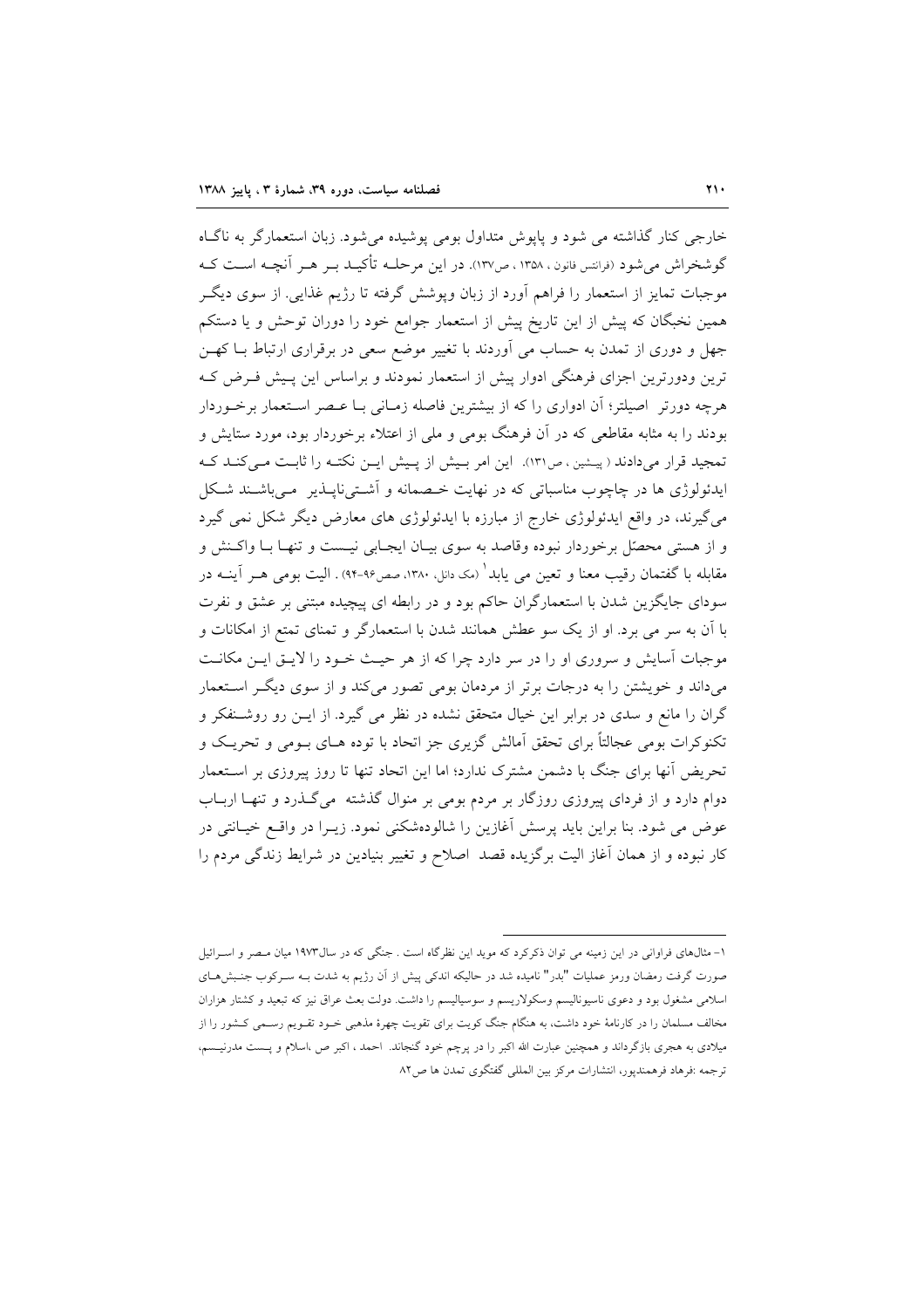نداشته بلکه در پی از سر راه برداشتن موانـع پـیش روی ترکتـازی خــود بــود و اغــوای مــردم وسیلهای مؤثر برای دست پابی به این مقصود به شمار می آمد.

## تحولات معاصر در الجزاير

# گشایش نسبی فضای سیاسی

در اوائل دهه ۸۰ و با اوج گیری جنبش های اسلامی در منطقه خاورمیانه در الجزایـر نیـز شاهد نضج گیری جنبشهای اسلامی هستیم کـه مهمتـرین آنهـا حرکـت مـسلحانه بـه رهبـری بويعلي مصطفى در سال ١٩٨٢ بود. اهميت حركت مسلحانه مصطفى از آن رو بود كـه آغــازگر مبارزه قهرآمیز بارژیم در سال های بعد گشت . به طوری که جریانات مسلح بعدی که در دهــه ۸۰ ظهورکردند خود را ادامه دهنده راه جماعت مسلح مصطفى قلمداد مى کردند. (بهنام، ۱۳۸۱، ص٥٧) به غير از أن جناح الجزاير اخوان المسلمين به رهبري محفوظ نحناح نيـز فعاليـت هـاي خود را در ارتباط با جهاد در افغانستان افزايش داد واقدام به اعزام جوانان داوطلب به افغانستان نمود که در تربیت نسلی از مبارزین اسلامی نقش بسزایی داشت (پیشین، ص۵۹). بــا شکـست برنامه های اقتصادی دولت در توسـعه صـنعتی و مـدرنیزه سـاختن کـشاورزی، بحـران هــا و نابسامانی های اقتصادی گریبانگیر جامعه گــشت و بــه تبــع آن شــاهد بــروز نــا آرامــی هــا و اغتشاشات گسترده در منطقهٔ باب الواد در اعتـراض بــه حــذف برخــی از سوبــسیدها صــورت گرفت که دامنه آن به سرعت به شهرهای دیگر سرایت کرد . اهمیت این شورشها که بــه مــرگ سيصد تن انجاميد. ( دكميجيان، ١٣٧٧، ص٣٧١) و صحنه سياسي الجزايـر را لرزانـد هنگـامي بيــشتر آشکار میگردد که تقارن آنرا با تحولاتی که در بلوک شرق در شرف تکوین بود، دریابیم. با تحولاتی که در اواخر دههٔ ۸۰ دربلوک شرق رخ داد، سوسیالیسم به عنوان ایــدئولوژی سیاســی توان مشروعیتبخشی و ظرفیت خـود بـرای بـسیج اجتمـاعی را از دسـت داد و بـسیاری از حکومتهایی که تاکنون ماهیت سیستم خود را بر این اساس استوار کـرده بودنـد از آن فاصـله گرفتند وسعی نمودند که خود را با توجه به یکهتازی قطب لیبرالیسم ً با نُــرمهــا و هنجارهــای مقبول بلوک فائق هماهنگ سازند. الجزایر نیز از این قاعده مـستثنا نبـود و بـه تکـایو افتـاد تـا خرقهٔ مندرس و از مد افتادهٔ سوسیالیـسم را بـا جامـهٔ فـاخر واطـو کـشیدهٔ لیبـرال دموکراسـی تعویض کند. در اَن شرایط رژیم حاکم برای ازقافله عقب نیفتادن دست به اصلاحاتی در قانون اساسی زد و نظام تک حزبی را در سال ۱۹۸۹ ملغی نمود و اجازه فعالیت برای احزاب خـارج از جبهه آزادیبخش را فراهم نمود ( عباسی، ۱۳۷۰، ص۳۴).

با تصویب این قانون احزاب و تشکل های بسیاری بوجود آمدند، اما مؤثر ترین این گروهها جبهه اسلامی برای نجات الجزایر بود که از اتحاد تعداد زیادی از شخصیتهای مطرح اسلامی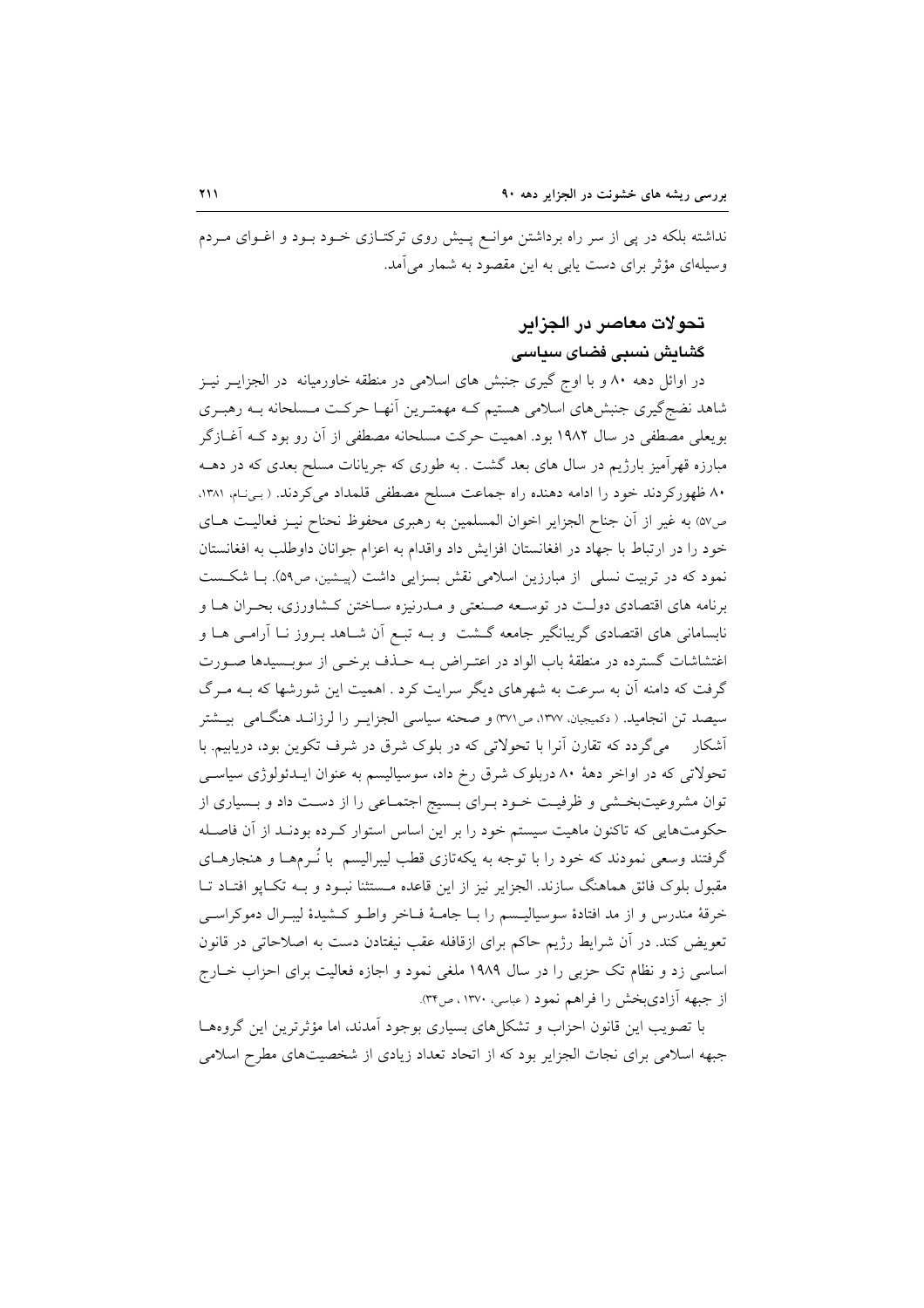و هیاتها و مجامع مذهبی تشکیل و در مسجدی در مارس ۱۹۸۹ اعلام وجود کـرد. جبهــه از دو گروه میانەرو و اصولگرا تشکیل می شد که رهبری جنـاح اصـولگرا کــه علنــاً دموکراســی را مردود میشمرد بر عهده فقیهی به نام علی بالحاج و رهبری جناح میانه رو و همچنین ریاست جبهه بر عهده عبـاس مـدني يكـي از مجاهـدين قـديمي كـه هـشت سـال را در زنـدان هـاي فرانسويان به سر مي برد ، قرار داشت . او كه تحصيلكرده رشته علوم تربيتي از لندن بود، پـس از استقلال بخش عمده ای از فعالیت خود را مصروف فعالیت فرهنگی، آموزشی نمود. پس از تشکیل، جبهه نجات از طریق مساجد و نمازهای جمعه اقدام به عضوگیری نمود . در اولـین انتخابات آزادی که در تاریخ الجزایر در ژوئـن ۱۹۹۰ برابـر بـا تیــر مـاه ۱۳۶۹ برگـزار گردیــد توانست ۶۶ درصد کرسیهای شوراهای ایالتی و ۵۶ درصد شوراهای شهرداریها را به دست آورد (پیشین، ص٣٧). و به این ترتیب از حزب حاکم به پیش افتد. پس از شکست جبهــهٔ آزادی بخش در انتخابات شوراها جناح اسلامی عربی جبهه مقابله با اسـلامگرایان را نفـی و مـصالحه با أنها را پیشنهاد نمود. از نظر این جناح تحولات بلوک شرق به منزله فروپاشــی همــه مفــاهیم بنیادین و گرانیگاهی بود که حزب در طول سال ها بر روی آن انگشت گذاشته بـود. در مقابـل جناح لائیک جبهه با رد نظر جناح عربی اسلامی براین نظـر پـای فـشرد کـه تغییـرات حـادث دراروپای شرقی ثابت می کند که همه افراد جامعه باید حـول محـور ملـی گرایـی و قـومگرایی جمع شوند (ابراهیم محمد، ص۶۶). در هر صورت در دور اول انتخابات مجلس شورای ملـی نیـز كه با حضور ۵۰ حزب در دسامبر۹۱ برگزار گردید جبهه نجات اكثريت قـاطع كرسـىهـا را بلەست آورد (عباسی، ۱۳۷۰،ص۴۰).

## بسترهای اجتماعی اسلامگرایی

به نظر می آید در مورد زمینه های اجتماعی اسلامگرایی می تـوان مـوارد زیـر ً را احـصاء نمو د:

۱– با تسلط دولت برتمام مراکز فرهنگی، سیاسـی، آموزشـی و تفریحـی تنهـا امـاکنی کـه توانستند علیرغم دخالتهای سازمان اوقاف، مستقل از نفوذ دولت به فعالیت بیردازنـد مـساجد بودند. از این رو مساجد به یگانه سنگر مقاومت در برابر رژیم تبدیل شد و اسلامگرایان تبدیل به یگانه معارض بالفعل دولت که از پایگاه اجتماعی برخوردار بود گشتند، چـرا کـه طبعـاً جـز اسلامگرایان هیچ نیروی دیگری قادر به استفاده از تریبون مساجد نبود ( ابراهیم محمد ، ص۶۰).

۲- شکست اصلاحات ارضی منجر به افزایش بیکاری و فقر وفاقه در روستاها و گسترش مهاجرت به شهرها گردید. و این افراد که در حومـه شـهرها اسـکان مـی گزیدنـد از وضـعیت وخیمتری نسبت به بقیه جامعه برخوردار بودند. از این رو بیش از دیگران نسبت بـه شـرایط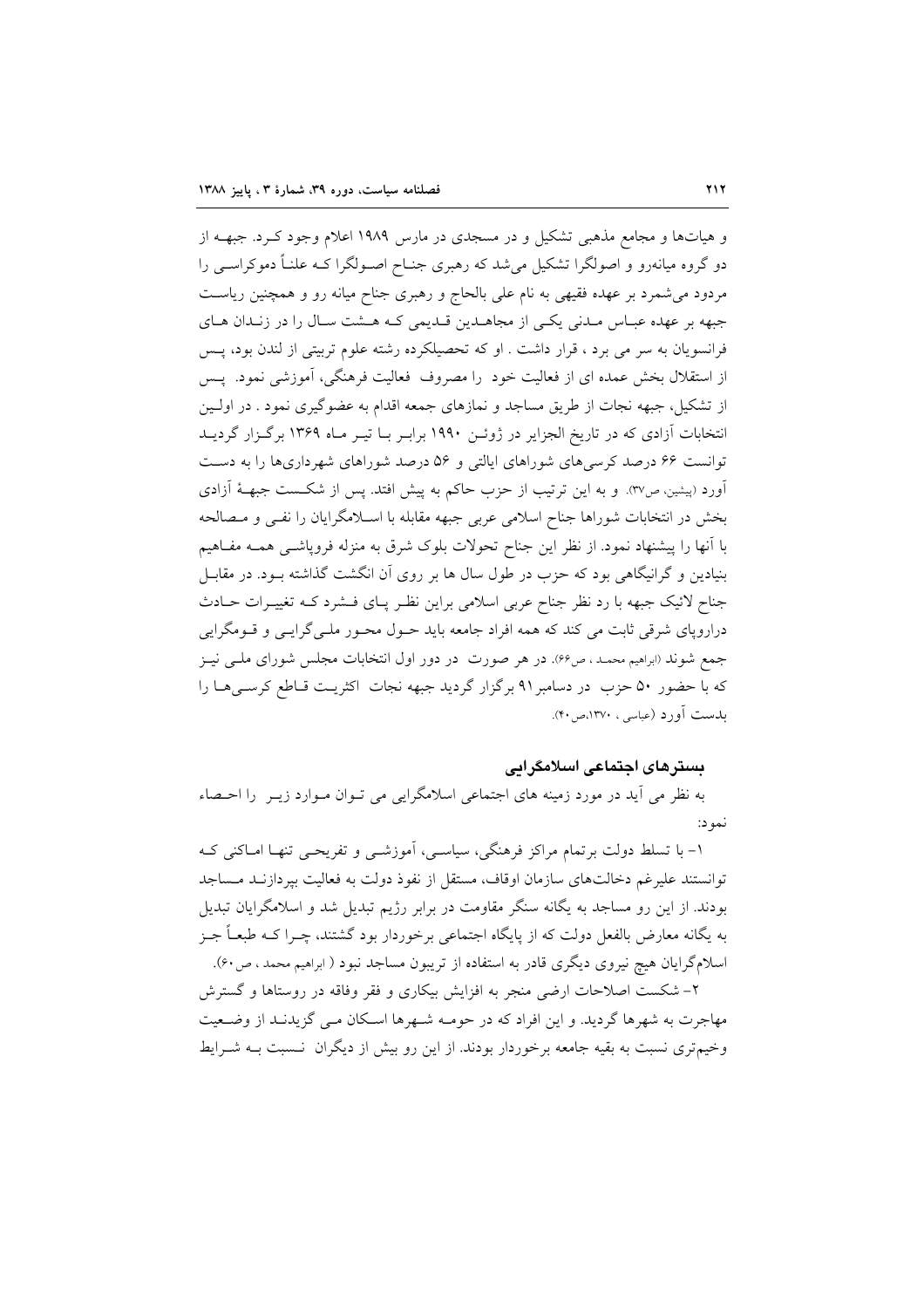موجود موضع اعتراضي و ستيزهجويانه داشتند. از اين٫رو اين مناطق از بستر أمـاده و مـساعدي برای جذب نیرو برای سازمانهای مخالف دولت برخوردارگشت. اسلامگرایان نیز از انضباط و کارایی تشکیلاتی بالایی در استفاده از فضاهای جدید در مناطق فقیرنشین شهرها که دولت آنها را به حال خود رها کرده بود برخوردار بودند و برنامه وسیعی را برای کمکهای اجتماعی بـه شهروندان محروم که دولت توجهی به برآوردن خواستههای آنها نداشت پیاده کردند که این نیز به نوبه خود در افـزايش پايگــاه اجتمــاعي جنــبش و جلــب اعتمــاد عمــومي نــسبت بــه اَن در سال@ای بعد موثر بود ( ابراهیم محمد ، ص۲-۶۱ ). در این میـان عـده ای چـون علـی کـواکی میـان افـزايش جمعيــت در ايــن ســالها و گــسترش نارضــايتي عمــومي رابطــه برقــرار كــرده انــد  $.50$ )(Kouaouci, 2001, p

۳– سیاست های اَموزشی نظام نیز که علیرغم تبلیغـات و دعــاوی فــراوان ناسیونالیــستی همچنان زبان فرانسه را در اولویت آموزشی و بالاخص استخدامی قـرار مـی داد، بــه گــسترش گرایشات ستیزهجویانه کمک کرد. رویکرد تبعیضآمیز آموزشی منجر به پرورش عده ای نخبـه (الیت) میگردید که صرفا آنها میتوانستند مهارت های لازم را در مورد زبان بدست آورنـد و بخش دیگر جمعیت از توانایی ارتباطی لازم برخوردار نمی گشتند و از آنجا که زبـان رسـمی و اداری فرانسوی بود و نه عربی جمعیت بزرگی از مردم از مدار ارتباطات سیاسی و اجتمـاعی و جامعهٔ مدنی حذف گردیده و به حاشیه رانده می شدند و از آن رو که از توانش مطرح نمـودن مطالبات و منویات خود به زبان گفتمان رسمی برخوردار نبودند قهراً به گفتمان هـای دیگـری که از ظرفیت لازم برای صورتبندی مطالبات آنها برخوردار بود، همچون گفتمان اسلامی روی میآوردند. در واقع در الجزایر در دوران استعمار و پس از آن تعارضات فرهنگی اجتمــاعی در سطح نظام آموزشی انعکاس یافته و از طریق همین نظام نیز باز تولید می گشت؛ بنا بــر ایــن در این شرایط مبارزهٔ سیاسی رنگ و بوی فرهنگــی گرفتــه و در کــشمکش نیروهــای مختلــف در تحمیل هنجارهای خود به نهاد آموزشی و رسمیت یافتن آنها، تجلی می یابد.

۴– از سوی دیگر سیاستهای استخدامی دولت نیز در تقویت جنبش های اعتراضی موثر بود. با توجه به آنکه مقامات دولتی به تقاضای جوانان تحصیلکرده به زبان عربی، ترتیب اثـر نداده و این جوانان نمی توانستند به موقعیت های شغلی فراخور حال خود دست پابند جـذب جنبش های اعتراضی سیاسی – فرهنگی می گشتند. این افراد ایــن تبعـیض هــا را تنهـا ناشــی از سیاستهای دولت الجزایر ندانسته بلکه در امتداد منویات و سیاستهای دنیـای کفـر و جنـگ تمدنها قلمداد كرده و بالتبع راه حل را نه داخلي بلكه جهاني قلمـداد وبـه جريانـات اسـلامي مخالف دولت چون جبهه که روشنفکران غربزده و فرانکوفیلها را آمـاج انتقـادات خــود قــرار می داد می پیوستند. (ابراهیم محمد ، صص۳۶-۳۷)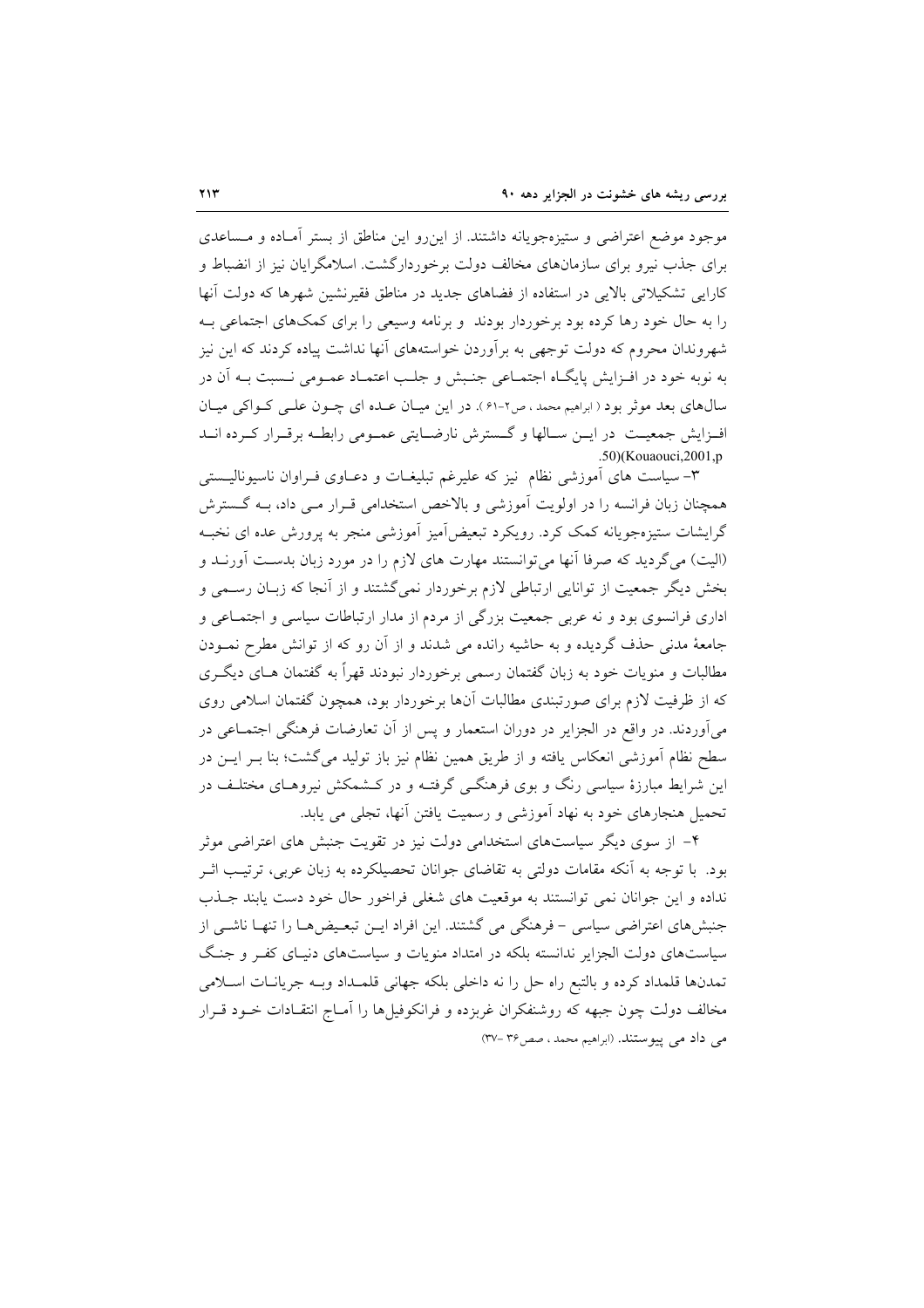## دوران انسداد فضای سیاسی و پرسرکار آمدن حکومت نظامی و وقوع خشونتها

با پیروزی جبهه نجات، ارتش و گروه حاکم از به قــدرت رســیدن اســلامگرایان بــه خطــر افتادند و تدبیر را در ابطال انتخابات و اعلام وضعیت فــوق العــاده یافتنــد. پــنج روز مانــده بــه مرحلهٔ دوم انتخابات خالد نزار وزیر دفاع ً شاذلی بن جدید کودتایی ترتیب داد و بن جدید را وادار به استعفا ساخت. پس از کودتا نظامیـان، محمـد بوضـیاف سـالخورده را کــه از اعــضای قدیمی جبهه آزادیبخش و سالها به حالت تبعید در خارج کشور به سر می برد را بـه ریاسـت شورای عالی امنیت کشور برگزیدند. او در نخستین سخنرانی خود از دخالت دیـن در دولـت انتقاد و نسبت به سوء استفاده از مذهب و مقدسات در امور سیاستی هـشدار داد. (عباسی ۱۳۷۰، صص ۴۵ و۴۶)

نکته ای که در اینجا ساختار پولاریزه و قطب بندی شدید جامعه الجزایر را نشان مـی۵هــد انتصاب شخص بوضیاف به این سمت و دعـوت از او بـرای همکـاری بـا کودتـاگران اسـت . بوضیاف ازاعضای مؤسس جبهه آزادیـبخش ملـی و یکـی از شخـصیتهـای کلیـدی انقــلاب الجزایر محسوب می شد. او اندکی پس از انقلاب در اعتراض به سیاستهای محافظهکارانـه و ناروشن دولت بن بلا از جبهه آزادیبخش خارج و حزب انقلاب سوسیالیستی را تاسیس کرد و مشغول سازماندهی مبارزه چریکی در مناطق روستایی شد. با شکست این حـزب، بوضـیاف از کشور گریخت و در دادگاهی بطور غیابی به اعدام محکـوم گردیــد. بـاز گردانیــدن او پــس از قریب به سی سال به کشور ازسوی حاکمیت و همچنین پذیرش این مقام ازسوی بوضیاف ک به منزله همکاری با دشمنان سابق می بود، نشاندهندهٔ شکاف هـا و گـسل هـایی مـی باشـد کـه دست کم در وجه فرهنگی جامعه الجزایر را در راستای خطوط خود منقسم میسازد. چیزی که دو خصم قدیمی را در کنار هم می نشاند مقابله با دشمن مشترکی است کـه در پرتـو تعـارض مطلق گفتمانی وسیاسی با آن، این دو گرایش رقیب بر علائق و ارزشهای مشترک میان خود آگاه شده یا بطور درست تر نسبت به آنها حساس گشته و در نتیجه در جبهه مشترکی علیـه آن صف آرایی کنند. البته دولت بوضیاف نیز مستعجل بـود و او پـس از آن کـه تـلاش نمـود بـا جبهه نجات به مذاکره بیردازد و همچنین پرونده های فساد و ارتشاء مافیای نظـامی را تعقیب نمايد توسط سازمان اطلاعات ارتش كشته شد ( ابراهيم محمد ،١٣٨٥،ص ١٠٣).

غیر قانونی اعلام کردن فعالیت های جبهه، مسلماً بـه معنــای توقــف فعالیــت هــای اســلام گرایان نبود ، بلکه به معنای روی آوردن به فعالیت زیرزمینی ۖ وطبعاً مبارزه قهرآمیز با حکومت بود . در این مقطع شاهد شکل گیری بازوی نظامی جبهه یعنی ارتش نجات هستیم که به مقابله مسلحانه با نیروهای امنیتی می پرداخت. در ایـن میـان ارتـش نجـات بـا انـشعابی از موضـع ضدحکومتی تر وسازش ناپذیرتر مواجه گشت . گروه انشعابی بـرخلاف ارتـش نجـات صـرفاً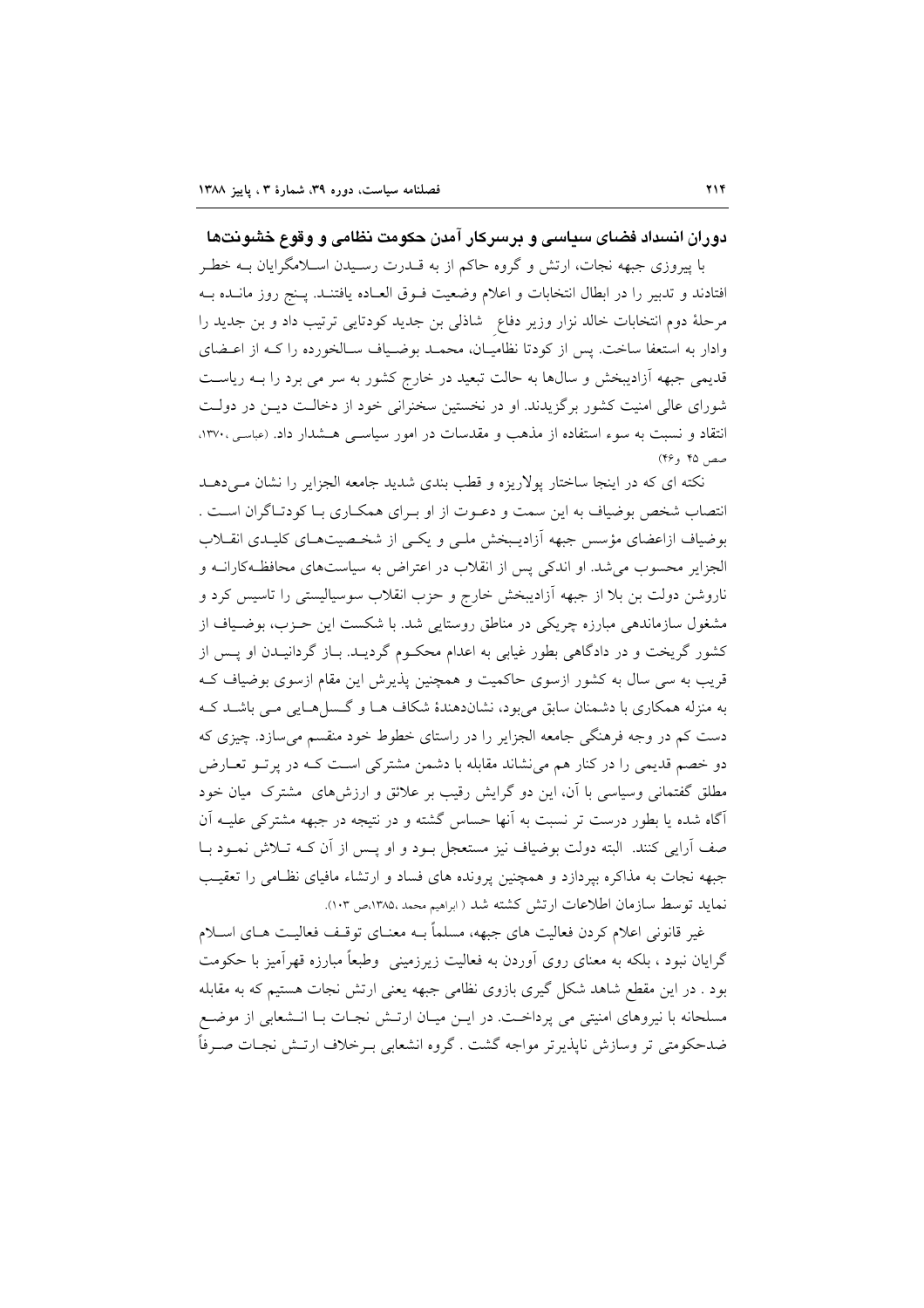مراکز دولتی ونظامی راهدف قـرار نمـی داد، بلکـه غیرنظامیـان و اتبـاع خــارجی را نیــز مــورد سوءقصد قرار میداد. حتی بسیاری از چهرههـای سرشـناس جبهـه نجـات از سـوی جماعـت اسلامی مهدور الدم اعلام شده و ترور گشتند (خسروشاهی، ۱۳۷۹، ص۱۲۸). در طـول ایـن سـال هـا شدت خشونتها به سطح بی سابقهای رسید تا بدان جا که به جرات می توان از آن بـه جنگ داخلی تعبیر کرد. بنا به گزارشات موجود بیش از ۱۲۰ هزار نفر در این خشونت ها جان خــود را از دست دادند که اکثر آنها را افـراد غیرنظـامی تـشکیل مـیدادنـد (Reif and others,2001)  $. p:208)$ 

در مورد عاملان این خشونت ها دو دیدگاه وجود دارد که یکی ارتش و دیگری گروه های افراطی را مسبب این خشونتها در نظر میگیرند؛ ولی به نظر می آید باید از ترکیبی از این دو عامل برای تحلیل واقعیت استفاده کرد. به نظـر جمعـی از صـاحبنظران اولـین قتـلءـامهـای جمعی، نتیجه سیاست مقابله بوده که ارتـش مـنظم برگزیـده بـود؛ یعنـی سیاسـتی نزدیـک بـه سیاست زمین سوخته که در شهرها و روستاها هزاران قربانی برجای گذاشته بــود ْ. بــر اســاس بسیاری از گزارشات عناصر وابسته به ارتش از طریق جوخـه هـای مـرگ بـه کـشتار سـاکنان روستاهایی که اعضایش در گروههای اسلامی فعالیت دارند و یا حتـبی در انتخابـات بـه جبهـه نجات رأی دادند ً میپردازد. در بسیاری از مواقع با وجود آنکه نیروهای امنیتی از تهاجم مردان مسلح به روستاها آگاهی می یافتند اما تعمداً از کمک به مردم خـودداری نمـوده پـس از پایــان کشتار وارد منطقه درگیری می شدند. بسیاری انگیزهٔ پشت ایـن جنایـتهـا را تـلاش حکومـت برای بی|عتبار کردن گروههای مخالف و همچنین ایجاد تفرقه بیشتر در میان این جریانات ذکر می کنند. با توجه به سانسور شدید رسانه های عمومی هیچگاه به جراید اجازه داده نمی شود که حقایق پشت پرده را اَشکار کنند. عده ای از اَگاهان امور الجزایر بر این اعتقادند کـه جماعــات مسلح صرفاً پوششی برای رقابتها و درگیریهای درونی مافیای وابسته به ژنـرال۱عـای ارتـش برای سهم خواهی بیشتر از غنایم نفتی است که کنترل آن در انحصار فرمانـدهان نظـامی اسـت که برای ارعاب گروههای رقیب و همچنین تخریب چهرهٔ مخالفان و از بین بردن امکان سازش میان دولت و جبهه نجات به کشتار مردم غیرنظامی می پردازند. اینان مسئولیت این کشتارها را مستقيماً متوجه اداره اطلاعات و امنيت نموده اند كه بلافاصله يس از انجام ايــن جنايــتهــا بــا صدور اطلاعيه هايي منتسب به جماعت اسلامي، مسئوليت اين جنايات را بـه جماعـت احالـه می دهد (محمد، ۱۳۸۵،صص ۹۲-۹۰). به نظر می آید که نیروهای امنیتی به درون جماعت نفوذ کـرده و از درون اعمال آن را هدایت می کردند. بسیاری از شخصیتهـای سیاسـی الجزایـر مـسئولیت

١- الجزاير ، مسئوليت انكارناپذير دولت ، نشريه صفحه اول ، به نقل از الشرق الاوسط.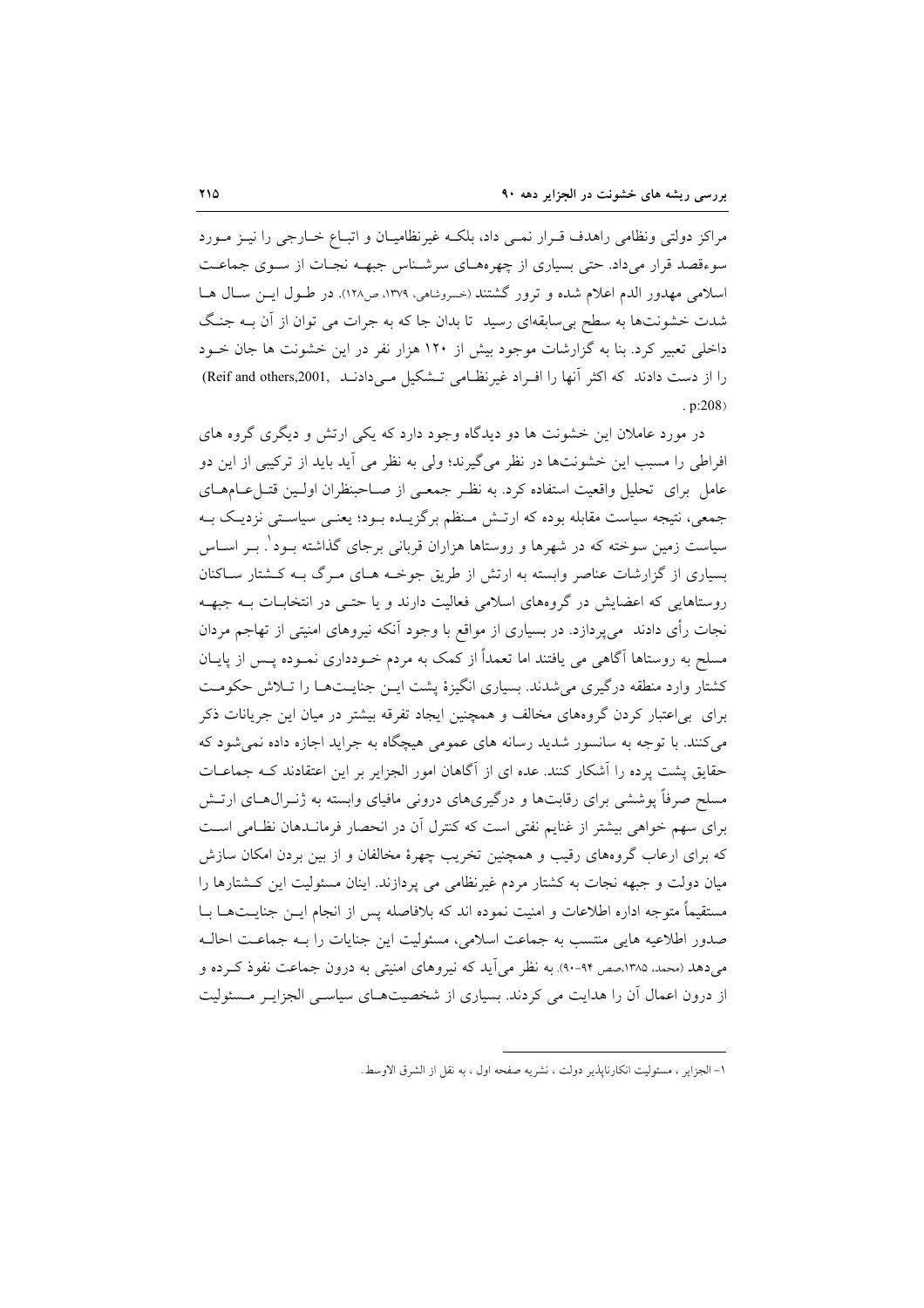کشتارها را متوجه دولت نموده اند. مثلاً آیت احمد از رهبران گروه قومی بربر و از بنیانگـذاران جبهه اَزادیبخش معتقد است که چگونه می توان مدعی شد که در زمان حاکمیت دولت یک گروه تروریست بتواند به این کشتارهای گسترده دست زند؟ بن بلا نیز می گوید: مسئول اصـلی بسیاری از این کشتارهای مردم بی گنـاه میلیـشیای دولتـی یـا همـان جوخـههـای مـرگ اسـت (خسروشاهي،١٣٧٩، ص١٢٣) .

البته مسلماً جماعت نیز در این خشونتهـای کـور دخالـت داشـته اسـت امـا در واقــع در بسیاری از مواقع اینان درون دام های تعبیه شده توسط مافیای حاکم افتـاده ودرراسـتای منـافع رژیم عمل میکردند. البته باید خاطرنشان ساخت که این خشونت ها از جانب دیگر جریانیات اسلامی حتی آنهایی که در مبارزه مسلحانه با رژیم بسر میبردند چون ارتش نجات به شــدت مورد انتقاد قرار گرفته و از آن تبری جسته شده است ( پیشین،صر۱۲۱ و۱۲۰).

حتى جرياناتي كه قبلاً از جماعت حمايت كرده بودند به انتقاد از جماعت يرداخته و آن را باند تبهکار، قاتل پیران و کودکان، خوارج منحرف و فرقه ضالهای که هدفی جز ضربه زدن بـه اسلام و مشوب ساختن اذهان عمومی ندارد نامیدند (پیشین ، صص۲۰-۱۱۸).

## نتىجە

در تحلیل خشونت ها و بررسی زمینه های اجتماعی جریانهـای افراطـی چــون جماعـت مسلح نظریات گوناگونی ارائه شده است. جمعی ریشهٔ آن را در اختناق سیاسی حاکم بر جامعه الجزایر جستجو میکنند که امکان ابراز آزادانهٔ اندیشه را سلب نموده و با انسداد تمـام مجـاری فعاليت مسالمتآميز سياسي از طريق غيرقانوني اعلام كردن همه احزاب، هرگونـه مخالفـت را به شدت سرکوب کرده و بدین گونه راه را بر گرایـشات افراطـی مـی گـشایند ( ,2001, Quand  $(p:82)$ 

برخی بر این باورند که این نوع اندیشههـا اصـولاً برآمـده و متـاثر از وهابیـت و در امتـداد اندیشههای ابن تیمیه است. در این نحله نسبت به دانش و علـوم حتـی علـوم مـذهبی بـدبینی وجود دارد و آن را از مظاهر بدعت به حساب می آورد. مثلاً شـیخ مـصطفی کامـل از رهبـران. التكفير مصر با افتخار مي گويد كه در مدارس مذهبي درس نخوانـده چـرا كـه عقـل را خـراب می کند. و به غیر از قرآن تنها فقـه الاسـلام ابـن تیمیـه را قبـول دارد ( خـسروشامی ،١٣٧٩،ص١١٥). عدهای نیز فقر دانش دینی در الجزایر را به عنوان دلیل اصلی ذکر کرده اند. به نظـر ایـن افـراد به علت عدم وجود عالمان و فقیهان دینی به حد کفایت در الجزایـر قرائـتهـای مــشکوک و مهجور در این کشور رواج یافته اند (ابراهیم محمد ،۱۳۸۵، ص ۹۷) . از نظر این افراد ریشهٔ این امر را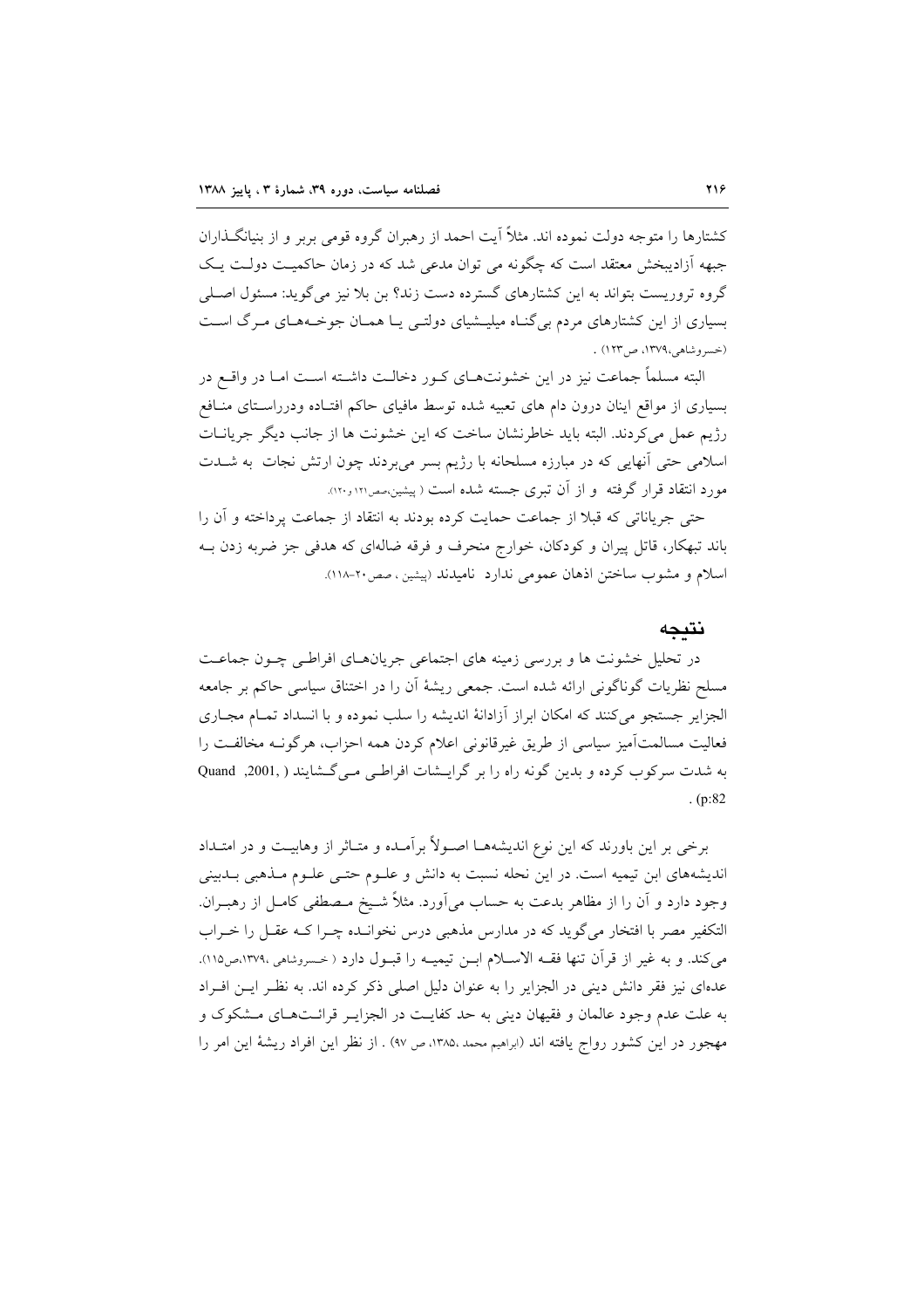باید در سیاستهای آموزشی دوران فرانسه جستجو کرد که اسباب انقطاع فرهنگی الجزایـر بــا دیگر بلاد اسلامی و عربی را فراهم نمود و با وجود تلاش های جریانـات مـدافع سـنت عربـی واسلامي مانند جمعيت العلماء و جماعت التبليغ والدعوه، مغاك وسيع ميان انديشة اسللامي در مراکز فکری اسلام و جامعه الجزایر تقریباً دست نخورده باقی مانــد و ســوای نخبگــان فکــری مابقی مردم قادر به برقراری ارتباط با تراث اسلامی نبودند؛ از این رو به منابع ساده ساز و دست دوم مراجعه می کردند. خصلت نمای برجستهٔ این قبیل آثار ساده کردن بیش از حد موضـوعات و ارائهٔ تفاسیر خشن می باشد. از این رو از نظر برخی تحلیلگران شـاید انتـساب و تـشبیه ایـن اندیشه ها به خوارج چندان گزاف نباشد'. خوارج نیز از اَنجـا کـه درکـی متـصلب از احکـام داشتند و به خاطر منشأ اجتماعیشان که عموماً از قبایل بیابانگرد بودند از دانش و آگاهی عمیـق دینی برخوردار نبوده وقادر به درک مسائل پیچیدهٔ فقهی و مستحدثات نبوده و تنها بــا تأکیــد و تكرار عباراتي خاص چون "الحكم الا للَّله" به تكفير مخالفان خود مي يرداختند وأنها را كــافر ومرتد از دین به حساب می[وردند. حضور پررنگ خوارج اباضی و سلسله بنی رسـتم کــه بــه اندیشه خوارج گرایش داشت، در تاریخ شمال آفریقا نیز به تحلیل هایی که خشونتهای معاصـر در جامعه الجزاير را در امتداد انديـشه جريانـاتي چـون خـوارج ارزيـابي مـي كننـد، پـشتوانه تاریخی می بخشد ( ناصری طاهری ، ۷۵ ، صص۲۴۱–۲۳۱). مع هذا منطق همزمانی در تحلیــل سیاســی چنین خوانش تاریخگرایانهای را برنمیتابد. چرا که نمی توان خشونتهایی که در حال حاضر ازسوی جریانی سرمیزند را به جریانی با بیش از هزار سال فاصله زمـانی احالـه داد؛ بلکـه ریشه های این خشونت را باید در تضادها و تعارضات انباشته شـدهٔ موجـود در دوران معاصـر جستجو كرد. در حقيقت غرس كننده نهال خشونت در الجزاير، ارتش و سازمان امنيت فرانسه در طول ً سالهای استعمار بالاخص پس از شدت گرفتن مبـارزه ضـد اسـتعماری هـستند. در واقع وسعت و دامنه ترور و روش های بکار گرفته شده در خشونت های دهه ۹۰ الجزایر هیچ مشابهی جز تروریسم دولتی استعمار فرانسه در دهه ۵۰ و ۶۰ نـدارد. شكنجه، قتـل عـامهـای دسته جمعی، قربانی نمودن غیرنظامیان به بهانه همکاری با مبارزان، نـابودی کامـل قـصبات بـا دست آویز تبدیل آن روستا به پایگاه ضداستعماری همه و همه از روش هایی بود کـه فرانـسه برای حفظ قدرت استعماری خود بدان توسل می جست<sup>۲</sup>. بنابراین اگر درپی یافتن ریشه هــای

۱- برای مشاهده دو نمونه از رویکردهایی که گرایشات خشونت طلب را خلف معاصر خوارج به حساب می آورند ر .ک بــه سیدهادی خسروشاهی ، الجزایـر سـرزمین قهرمانـان اسـلامی،۱۳۷۹ ، انتـشارات کلبـه شـروق و محمـد سعیدعـشماوی ، اسلامگرایی یااسلام ؟ انتشارات قصیده سرا ، ۱۳۸۲

۲- برخی اسناد و کتب که در سال های اخیر انتشار یافته نشان می دهد که فرانسه در الجزایر دست عواملش را برای هرنــوع خشونت نسبت به مردم باز گذاشته بود و خشن ترین افسران ارتش را برای ماموریت به الجزایر اعزام می نمود. مـثلاً یکـی از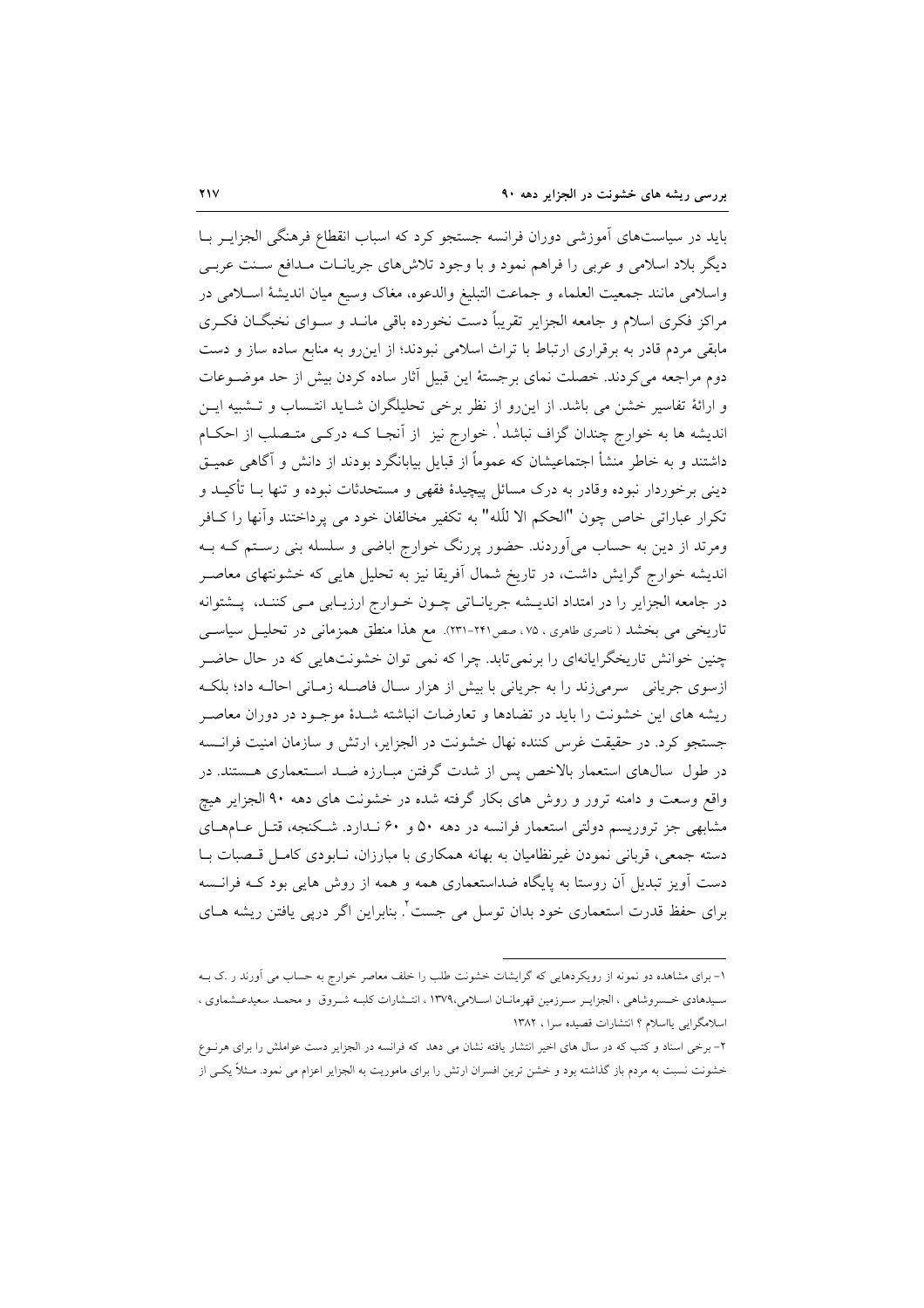خشونت دهه ۹۰ در الجزایر باشیم باید آن را در مناسبات موجود در جامعــه الجزایــر در دوران استعمار و پس از آن جستجو کرد و در این میان مناسبترین کاندیـدا را بایـد از یـک سـو در سنت خشونت سیستماتیک و تروریسم دولتی فرانسه در سال های استعمار و از سوی دیگر در دیکتاتوری میلیتاریستی حاکم در سال های بعد که با تحمیل فقر و نابرابری و ایجـاد اختنـاق و انسداد همه مجاري فعاليت سياسي جامعه را به خشونت سوق داد؛ سراغ گرفت.

# منابع و مآخذ:

## الف. فارسى:

| ۱.اَژرون، روبر (بی تا) ، <b>تاریخ معاصرالجزایر</b> ، ترجمه: منوچهربیات مختاری ، مشهد ، دانشگاه فردوسی ، چاپ اول <sub>.</sub>     |
|----------------------------------------------------------------------------------------------------------------------------------|
| ۲.آلن، گراهام(۱۳۸۵) ، <b>رولان بارت</b> ، ترجمه پیام یزدانجو ، تهران، نشرمرکز ، چاپ اول <sub>·</sub>                             |
| ۱.۳احمد ، اکبر (۱۳۸۰)، <b>پست مدرنیسم و اسلام</b> ، ترجمه : فرهاد فرهمندپور ، مرکز بین المللی گفتگوی تمدن ها  چاپ اول.           |
| ۴. جنکینز ، ریچارد (۱۳۸۵)، <b>پیربوردیو</b> ، ترجمه : لیلا جو افشان <sub>ی</sub> و حسن چاوشیان ، نشرنی، چاپ اول .                |
| ۵. خسروشاهی ، سید هادی(۱۳۷۹)، <b>الجزایر سرزمین قهرمانان اسلامی</b> ، انتشارات کلبه شروق.                                        |
| ۶. خسروی، کمال (۱۳۸۳)، <b>نقد ایدئولوژی</b> ، اختران، چاپ اول.                                                                   |
| ۷. دکمیجیان ، هرایر (۱۳۷۷)، <b>جنبش های اسلامی در جهان عرب</b> ، ترجمه : حمید احمدی ، تهران ، انتشارات کیهان ، چاپ               |
|                                                                                                                                  |
| ۸سحمرانی ، اسعد (۱۳۶۹) ، <b>ما لک بن نبی اندیشمند مصلح</b> ، ترجمه صادق آئینه وند ، تهـران ، دفترنــشرفرهنگ اســلامی ،           |
| چاپ اول.                                                                                                                         |
| ۹. عباسی ، علی، (۱۳۷۰) <b>نگرشی بر روند تحولات در الجزایر</b> ، سازمان عقیدتی سیاسی نیروی انتظامی  .                             |
| ۱۰. عشماوی ، محمد سعید (۱۳۸۲) ، <b>اسلام گرایی یا اسلام</b> ؟، ترجمه: امیر رضایی ، تهران ، انتشارات قـصیده سـرا ، چـاپ           |
|                                                                                                                                  |
| ۱۱.فارسون ، کارن و دیگران (۱۳۵۸)، <b>سرمایه داری دولتی در الجزایر</b> ، ترجمه: پیروز الف ،نشرتندر ، چاپ اول                      |
| ۱۲. فانون، فرانتس (۱۳۶۱)، <b>بررسی جامعه شناسی یک انقلاب یا سال پنجم انقلاب الجزایر</b> ، ترجمه: نورعلی تابنده، تهران،           |
| دفتر نشر فرهنگ اسلامی .                                                                                                          |
| ۱۳. فانون ، فرانس (۱۳۵۸) ، <b>دوزخیان روی زمین</b> ، ترجمه حسن صدر، انتشارات امیرکبیر                                            |
| ۱۴.فایفر ، کارن (۱۳۶۱)، <b>دگرگونی نظام ارضی در الجزایر</b> ، ترجمـه: پیـروز الـف ، در مجموعـه مقـالات مـسائل ارضــی و           |
| دهقانی، تهران ، انتشارات آگاه ، چاپ اول  .                                                                                       |
| ۱۵.فره مو ، ژاک ،(۱۳۸۱) <b>روابط فرانسه جهان اسلام</b> ، ترجمه: مهدی رستگار اصل،  تهران، دفترمطالعات سیاسی و  بینالملل           |
| وزارت خارجه، چاپ اول  .                                                                                                          |
| ۱۶.محمد ، ابراهیم ،(۱۳۸۵) ، <b>جبهه نجات اسلامی الجزایر</b> ، ترجمه و چاپ : موسسه مطالعات اندیشه سازان نور، چاپ اول <sub>·</sub> |
|                                                                                                                                  |

افراطی ترین چهره های سیاسی امروز فرانسه "ژان ماری لوپن" رهبر جریان فاشیستی جبهه ملی به عنوان افسر ارشـد امنیتـی مشغول به کار در الجزایر بود. جالبتر اینکه فرانسوا میتران که در دهه هـای ۸۰ و ۹۰ بـه مـدت ۱۶ سـال بـر کرسـی ریاسـت جمهوری فرانسه تکیه بود در همان سال ها در سمت وزیر کشور نقش عمده ای در هدایت و سازماندهی سرکوبها بر عهده داشت. ر.ک به پل اوسارس ، شکنجه و کشتار در الجزایر، ترجمه : محمود بهفروزی، نشر قطره، ۱۳۸۰